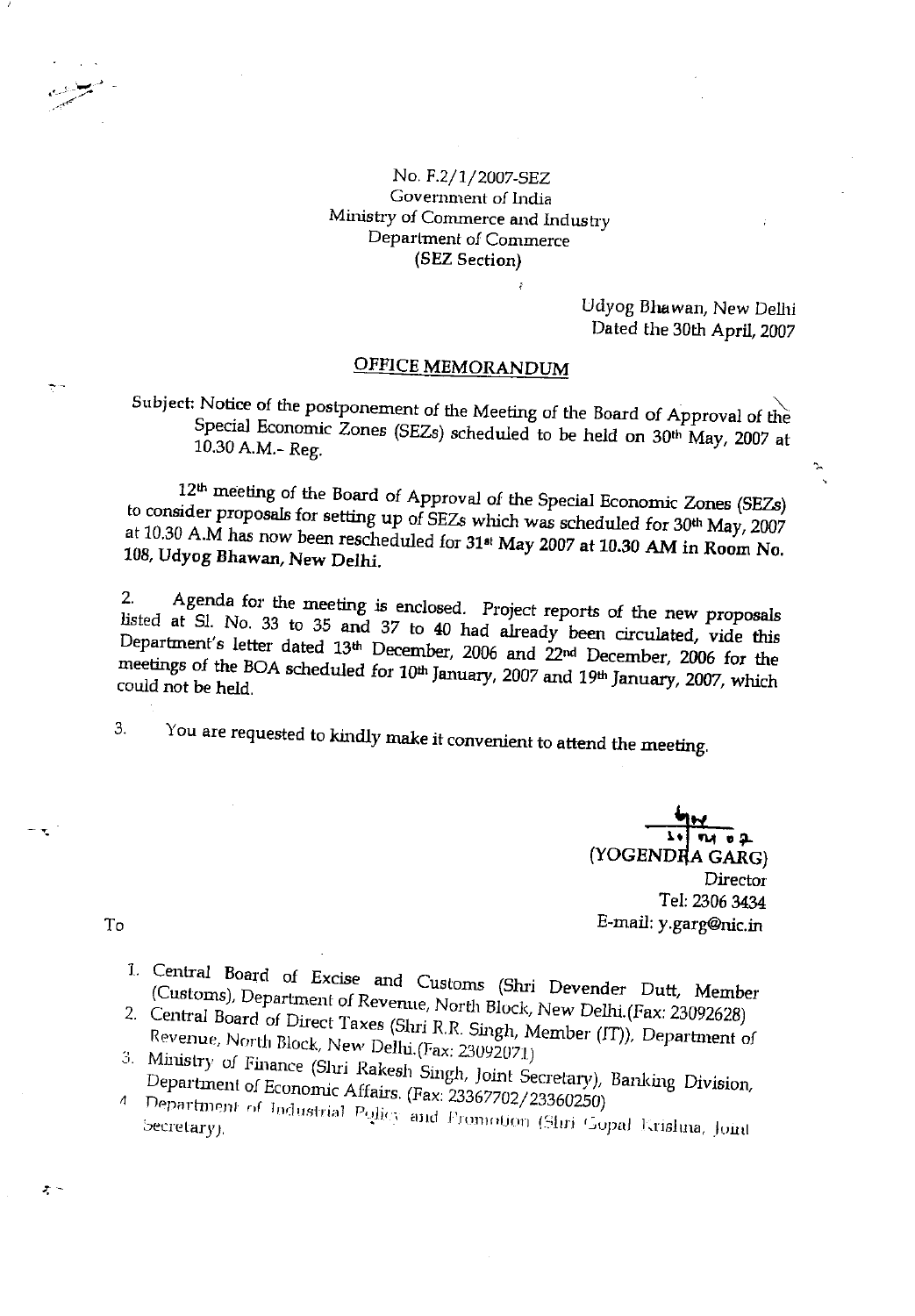5. Ministry of Science and Technology (Shri I.B. Singh, Adviser), Technology Bhavan, Mehrauli Road, New Delhi. (Fax: 26521924)

 $-2$   $-$ 

- 6, Additional Secretary and Development Comrnissioner (Small Scale Industry) (Shri Jawhar Sircar), Room No. 701, Nirman Bhavan, New Delhi. (Fax: 2306231s)
- 7. Department of Information Technology (Shri M. Madhavan Nambiar, Additional Secretary), Electronics Niketan, 6, CGO Complex, New Delhi. (Fax:24363-101)
- 8. Ministry of Home Affairs (Shri L.C. Goyal, Joint Secretary), North Block, New Delhi. (Fax: 23093153)
- 9. Ministry of Defence (Shri Anand Misra, Joint Secretary (Coordination). (Fax: 23792043)
- 10. Ministry of Environment and Forests (Shri J.M. Mauskar, Joint Secretary), Pariyavaran Bhavan, CGO Complex, New Delhi - 3. (Fax: 24364687)
- 11. Legislative Department (Shri S.R. Dalheta, Joint Secretary and Legislative Counsel, Room No. 430, A-Wing, Shastri Bhavan, New Delhi). (Fax: 23384832)

 $\mathcal{E}^{(2)}$ 

- 12. Ministry of Overseas Indian Affairs (Shri G. Gurucharan, Joint Secretary (PS), Akbar Bhawan, Chankyapuri, New Delhi. (Fax: 24674140)
- 13. Department of Urban Affairs, Town Country Planning Organization, (Shri J.B. Kshirsagar, Chief Planner), Vikas Bhavan (E-Block), I.P. Estate, New Delhi. (Fax: 23073678 / 23379197)
- 14. Director General of Foreign Trade (Dr. C.L. Fernandez, DG), Department of Commerce, Udyog Bhavan, New Delhi.
- 15. Shri L.B. Singhal, Director General, Export Promotion for EOUs/ SEZ Units, 705, Bhikaji Cama Bhavan, Bhikaji Cama Place, New Delhi - 110 066. (26L65538).
- 16. Development Conrmissioner, Noida Special Economic Zone, Noida.
- 17. Development Commissioner, Kandla Special Economic Zone, Gandhidham.
- 18. Development Commissioner, Falta Special Economic Zone, Kolkata.

- ∙⊾ `

 $\mathcal{F}$ 

- 19. Development Commissioner, SEEPZ Special Economic Zone, Mumbai.
- 20. Development Commissioner, Madras Special Economic Zone, Chennai
- 21. Development Commissioner, Visakhapatnam Special Economic Zone, Visakhapatnam
- 22. Development Commissioner, Cochin Special Economic Zone, Cochin
- 23. Development Commissioner, Indore Special Economic Zone, Madhya Pradesh.
- 24. Government of Maharashtra (Shri V.K. Jairath, Secretary) Industries, Energy and Labour Department Mantralaya, Mumbai - 400 032. (Fax: 022-22824446).
- $25.$  Government of Gujarat (Dr. D. Rajagopalan, Principal Secretary, Industries and Mines Department), Sardar Patel Bhawan, Block No. 5, 3rd Floor, Gandhinagar - 382010. (079-23250844)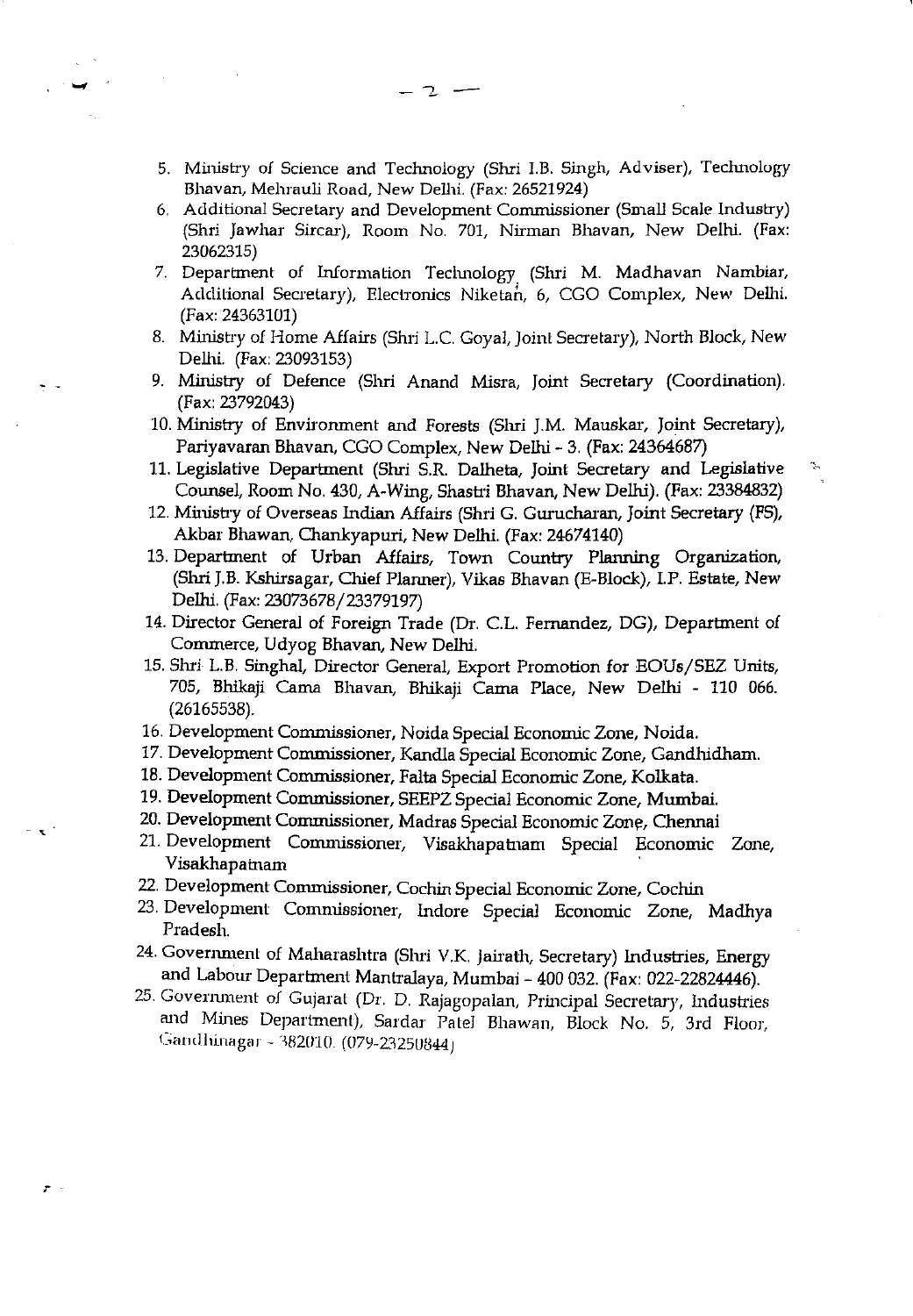- 26. Government of Haryana (Shri P.K. Chaudhury, Financial Commissioner and Principal Secretary), Department of Industries, Haryana Civil Secretariat, Chandigarh (Fax: 0172-2740526).
- 27. Govt. of Andlura Pradesh (Sri Shailendra Kumar Joshi, Secretary, Information Technology and Communications Department), 'D' Block, 3rd Floor, A.P. Secretariat, Hyderabad - 500022. (Fax: 040-23450103)
- 28. Government of Andhra Pradesh (Smt. D. Lakshmi Parthasarathy, Principal Secretary and Commissioner (Industries), A.P. Secretariat, Hyderabad -500022. (Fax: 040-23452985).
- 29. Government of West Bengal (Shri Sabyasachi Sen, Principal Secretary (Commerce and Industries), Writers Building, Kolkata - 744010 (Fax: 033-22144371).
- 30. Government of Uttar Pradesh (Shri Atul Kumar Gupta, Principal Secretary and Industrial Development Commissioner (Industries)), Lal Bahadur Shastri Bhawan, Lucknow - 226001 (Fax: 0522-2238255).

N

- 31. Government of Rajasthan (Shri Ashok Sampatram, principal Secretary (Industries)), Secretariat Campus, Bhagwan Das Road, Jaipur - 302005 (0141-2227788)
- 32. Government of NCT of Delhi (Shri S.C. Poddar, Secretary-cum-Commissioner (Industries)), 419 FIE, Udyog Sadan, Patparganaj Industrial Area, Delhi -110092 (Fax: 22157011)
- 33. Government of Punjab (Shri S.C. Aggarwal, Industries Secretary), Udyog Bhawan, Sector- 17A, Chandigarh - 160 Ol7.
- 34. Government of Kamataka (Shri K.M. Shivakumar principal Secretary), Commerce and Industries Department, Room No. 106, Vikasa Soudha, Barrgalore - 560001 (Fax: 080-22259870)
- 35. Government of Madhya Pradesh (Shri O.P. Rawat, Principal Secretary (Commerce and Industry), Vallabh Bhavan, Bhopal (Fax: 0755-2559974)

Copy to PPS to CS/PS to JS(AM)/PS to Dir(YG).

÷÷,

大一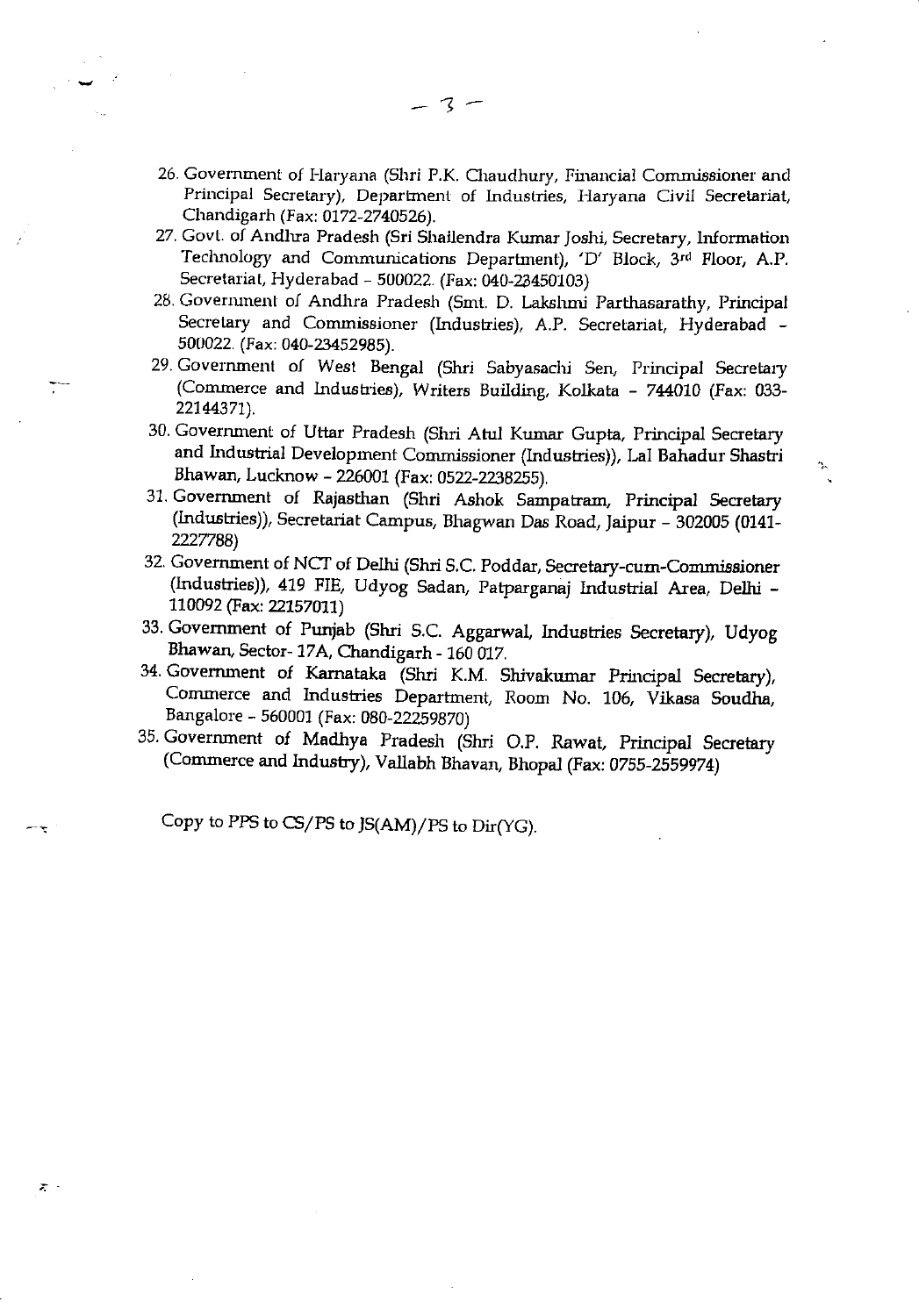| S. No.                  | <b>Developer</b>                                                   | Location                                                                               |           | State   Product                                          | Area<br>(hectares)<br>) | Land<br>posessio<br>n | Date of<br>receipt | <b>State</b><br>Govt.<br><b>Recomme</b><br>ndation | <b>Status of</b><br>proposals            |
|-------------------------|--------------------------------------------------------------------|----------------------------------------------------------------------------------------|-----------|----------------------------------------------------------|-------------------------|-----------------------|--------------------|----------------------------------------------------|------------------------------------------|
| $\mathbf{1}$            | Vijaydurg<br><b>Shipyards</b><br>Private Ltd.                      | Vijaydurg,<br>Sindhudurg,<br>Maharashtra                                               | MH        | Ship buldg,<br>ship repairs<br>and ancillary<br>industry | 101                     | No                    | 2/15/2006          | Y                                                  | Deferred in<br><b>BOA</b> on<br>28/09/06 |
| $\mathbf{2}$            | Karle<br>Infrastructure<br>Projects                                | Nagavara<br>Village<br>Bangalore<br>North Taluk                                        | KN        | <b>IT/ITES/</b><br><b>BPO</b>                            | 10                      | Yes                   | 2/28/2006          | Y                                                  | Deferred in<br><b>BOA</b> on<br>10/10/06 |
| $\overline{3}$          | <b>DLF</b> Akruti<br>Infopark (Pune)<br>Ltd.                       | Pune<br>(Maharashtra)                                                                  | MH        | <b>IT/ITES</b>                                           | 24                      | Yes                   | 3/1/2006           | Y                                                  | Deferred in<br><b>BOA</b> on<br>21/09/06 |
| $\overline{\mathbf{4}}$ | Parsynath<br>Developers<br>Limited                                 | Ranga Reddy<br>District.<br>Hyderabad,<br>Andhra<br>Pradesh                            | AP        | Biotech-<br>Pharma                                       | 10.11                   | No                    | 5/5/2006           | $\overline{\mathbf{Y}}$                            | Deferred in<br><b>BOA</b> on<br>21/09/06 |
| 5                       | Salarpuria<br>Properties Pvt.<br>Ltd.                              | Sonenahalli<br>Village, K.R.<br>Purama Hobli,<br><b>Bangalore East</b><br><b>Taluk</b> | KN        | <b>ITATES</b>                                            | 14.54                   | Yes                   | 5/5/2006           | Y                                                  | Deferred in<br><b>BOA</b> on<br>10/10/06 |
| 6                       | <b>ETA</b><br>Technopark Pvt. Mahabalipura<br>Ltd.                 | Old<br>m Road.<br>Chennai                                                              | <b>TN</b> | <b>IT/ITES</b>                                           | 10.37                   | Yes                   | 5/25/2006          | Y                                                  | Deferred in<br><b>BOA</b> on<br>06/10/06 |
| $\overline{7}$          | <b>GENPACT</b><br><b>INDIA</b>                                     | Ranga Reddy,<br>Hyderabad,<br>Andhra<br>Pradesh                                        | AP        | <b>IT/ITES</b>                                           | 20.23                   | Yes                   | 7/3/2006           | Y                                                  | Deferred in<br><b>BOA</b> on<br>10/10/06 |
| 8                       | Navayuga<br><b>Legala Estates</b><br>Private Limited   Ranga Reddy | Serilingampall<br>y mandal,<br>District,<br>Andhra<br>Pradesh                          | AP        | <b>IT/ITES</b>                                           | 10.218                  | Yes                   | 7/5/2006           | Y                                                  | Deferred in<br>BOA on<br>10/10/06        |
| $\overline{9}$          | Indian<br>Infrastructure<br>Corporation<br><b>Private Limited</b>  | Anjar Taluka,<br>District Bhuj,<br>Gujarat                                             | <b>GJ</b> | Multi-<br>Product                                        | 1011.71                 | No                    | 7/12/2006          | $\overline{Y}$                                     | Deferred in<br>BOA on<br>27/10/06        |

List of proposals for consideration at the SEZ BoA meeting on 31 May 2007

 $z^{\perp}$ 

 $\pm \frac{1}{\sqrt{2}}$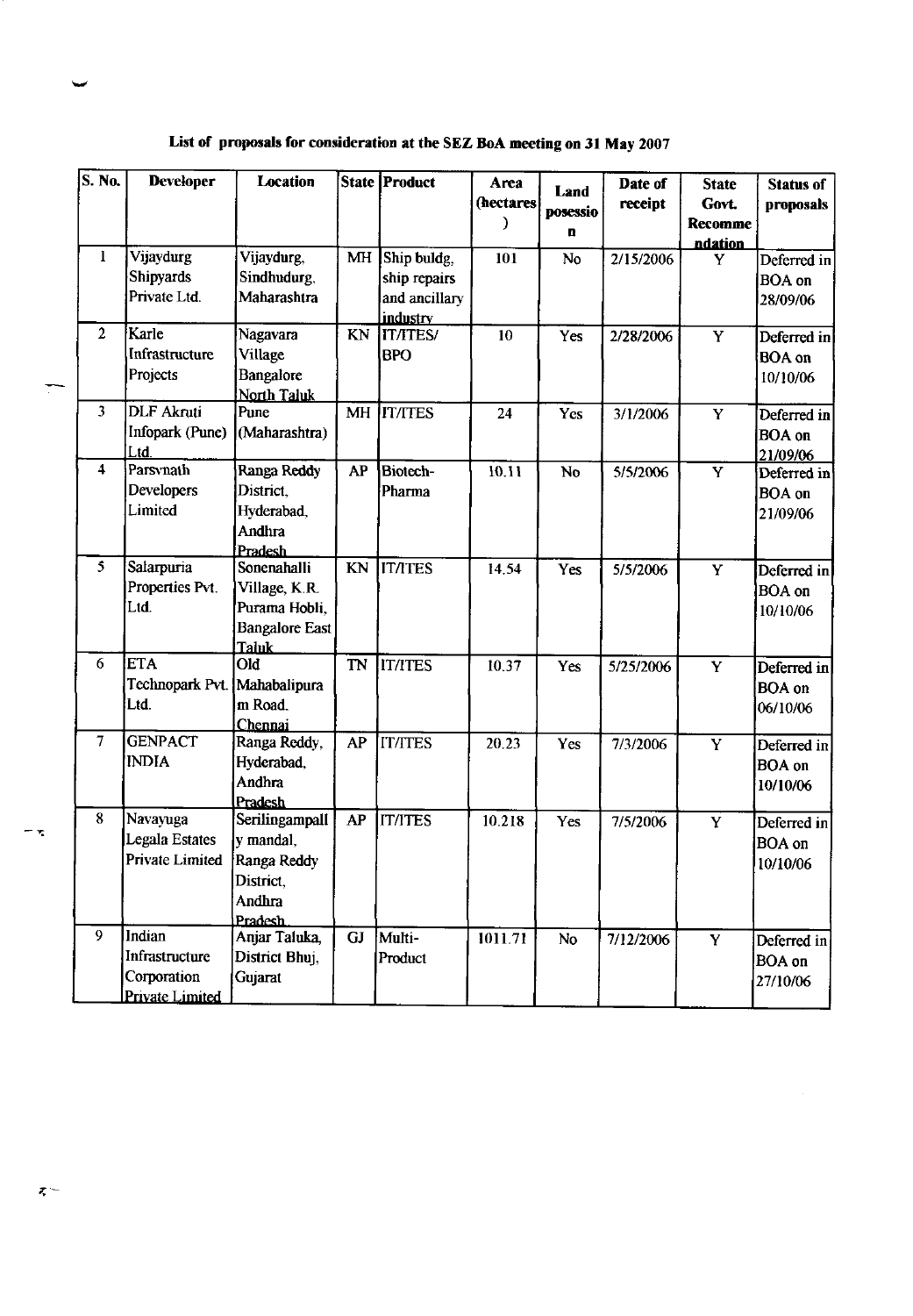| 10 | <b>Blue Vision</b><br><b>Constructions</b><br><b>Private Limited</b> | Thriveni<br>Nagar,<br>Badakkapattu, | TN        | <b>IT/ITES</b> | 42.49  | Yes        | 7/17/2006 | Y                       | Deferred in<br><b>BOA</b> on<br>27/10/06 |
|----|----------------------------------------------------------------------|-------------------------------------|-----------|----------------|--------|------------|-----------|-------------------------|------------------------------------------|
|    |                                                                      | P.O.<br>Singaperumal                |           |                |        |            |           |                         |                                          |
|    |                                                                      | Koil                                |           |                |        |            |           |                         |                                          |
|    |                                                                      | Chenglepattu,<br>Chennai,           |           |                |        |            |           |                         |                                          |
|    |                                                                      | Tamil nadu                          |           |                |        |            |           |                         |                                          |
| 11 | Gremach                                                              | Gandhinglaj,                        | MH        | Metal          | 100    | No         | 7/24/2006 | Ÿ                       | Deferred in                              |
|    | Infrastructure                                                       | Distt.                              |           |                |        |            |           |                         | <b>BOA</b> on                            |
|    | <b>Equipments and</b>                                                | Kolhapur,                           |           |                |        |            |           |                         | 28/09/06                                 |
|    | Projects                                                             | Maharashtra                         |           |                |        |            |           |                         |                                          |
| 12 | Limited<br><b>Austral Coke</b>                                       | Nardana,                            | <b>MH</b> | Textile        | 100    | No         | 7/24/2006 | Y                       | Deferred in                              |
|    | and Projects                                                         | Maharashtra                         |           |                |        |            |           |                         | <b>BOA</b> on                            |
|    | Limited                                                              |                                     |           |                |        |            |           |                         | 28/09/06                                 |
| 13 | Dolphin                                                              | <b>Village</b>                      | UP        | Leather        | 100    | <b>No</b>  | 7/28/2006 |                         | Deferred in                              |
|    | Developers                                                           | Mahadevna                           |           |                |        |            |           |                         | <b>BOA</b> on                            |
|    | Limited                                                              | and Village                         |           |                |        |            |           |                         | 27/10/06                                 |
|    |                                                                      | Kader Pathari,                      |           |                |        |            |           |                         |                                          |
|    |                                                                      | District Unnao.                     |           |                |        |            |           |                         |                                          |
|    |                                                                      | Kanpur, UP                          |           |                |        |            |           | Y                       |                                          |
| 14 | Bombay                                                               | Mahul,                              | <b>MH</b> | <b>IT/ITES</b> | 12     | Yes        | 7/31/2006 | $\overline{\mathbf{Y}}$ | Deferred in                              |
|    | Industrial                                                           | Mumbai                              |           |                |        |            |           |                         | <b>BOA</b> on                            |
|    | Corporation                                                          |                                     |           |                |        |            |           |                         | 28/09/06                                 |
| 15 | Gopalpur                                                             | Gopalpur,                           | <b>OR</b> | Multi-product  | 1173   | Yes        | 8/2/2006  | $\overline{Y}$          | Deferred in                              |
|    | Special                                                              | District-                           |           |                |        |            |           |                         | <b>BOA</b> on                            |
|    | <b>Economic Zone</b>                                                 | Ganjam,                             |           |                |        |            |           |                         | 28/09/06                                 |
| 16 | Limited<br><b>SRM</b>                                                | <b>Orissa</b><br>Alwar.             | RJ        | Multi-product  | 1000   | No         |           |                         |                                          |
|    | Infrastructure                                                       | Rajasthan                           |           |                |        |            | 8/8/2006  | Y                       | Deferred in                              |
|    | Private Limited                                                      |                                     |           |                |        |            |           |                         | <b>BOA</b> on                            |
| 17 | Madhya Pradesh Village Purva                                         |                                     |           | MP IT/ITES     | 76     | Yes        | 8/8/2006  | Y                       | 06/10/06<br>Deferred in                  |
|    | State Electronics and Bhita                                          |                                     |           |                |        |            |           |                         | <b>BOA</b> on                            |
|    | Development                                                          | Jabalpur,                           |           |                |        |            |           |                         | 06/10/06                                 |
|    | Corporation                                                          | Madhya                              |           |                |        |            |           |                         |                                          |
|    | Limited                                                              | Pradesh                             |           |                |        |            |           |                         |                                          |
|    | (MPSEDC)                                                             |                                     |           |                |        |            |           |                         |                                          |
| 18 | Madhya Pradesh Badwai, Near                                          |                                     | MP        | <b>IT/ITES</b> | 206.44 | <b>Yes</b> | 8/8/2006  | $\overline{Y}$          | Deferred in                              |
|    | State Electronics Airport,                                           |                                     |           |                |        |            |           |                         | <b>BOA</b> on                            |
|    |                                                                      | Bhopal,                             |           |                |        |            |           |                         | 06/10/06                                 |
|    | Development                                                          |                                     |           |                |        |            |           |                         |                                          |
|    | Corporation                                                          | Madhya                              |           |                |        |            |           |                         |                                          |
|    | Limited                                                              | Pradesh                             |           |                |        |            |           |                         |                                          |

 $\mathcal{L}^{\text{max}}_{\text{max}}$  ,  $\mathcal{L}^{\text{max}}_{\text{max}}$ 

 $\frac{1}{2}$ 

 $\widetilde{\mathbb{C}}$ 

 $\sigma_{\rm s}$ 

 $\tau$  -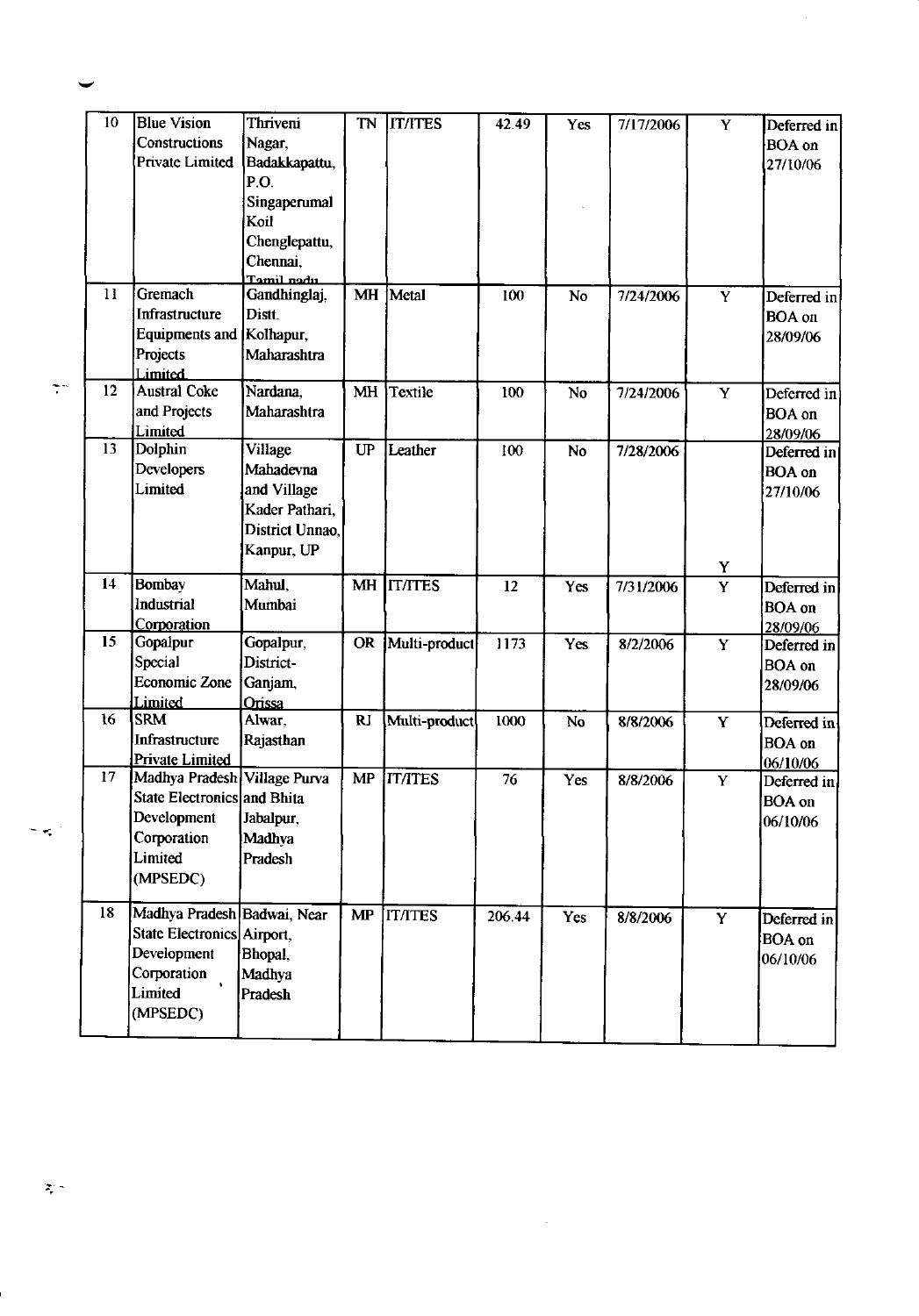|                    | 19 | Siddhivinayak          | Village              |           | MH Biotechnolog        | 23          | Yes        | 8/14/2006 | $\mathbf Y$             | Deferred in   |
|--------------------|----|------------------------|----------------------|-----------|------------------------|-------------|------------|-----------|-------------------------|---------------|
|                    |    | Knowledge City         | Lonikand.            |           |                        |             |            |           |                         | <b>BOA</b>    |
|                    |    | Developers             | Taluka Haveli,       |           |                        |             |            |           |                         | 28/09/06      |
|                    |    | <b>Private Limited</b> | <b>District Pune</b> |           |                        |             |            |           |                         |               |
|                    | 20 | Siddhivinayak          | Village              | MH        | Electronic             | 12.14       | Yes        | 8/14/2006 | $\mathbf Y$             | Deferred in   |
|                    |    | Knowledge City         | Bhosari              |           | Hardware               |             |            |           |                         | <b>BOA</b>    |
|                    |    | Developers             | (Bhojapur),          |           | and Software           |             |            |           |                         | 28/09/06      |
|                    |    | <b>Private Limited</b> | Taluka Haveli,       |           | including              |             |            |           |                         |               |
|                    |    |                        | <b>District Pune</b> |           | Information            |             |            |           |                         |               |
|                    |    |                        |                      |           | <b>Technology</b>      |             |            |           |                         |               |
|                    |    |                        |                      |           | Enabled                |             |            |           |                         |               |
|                    |    |                        |                      |           | <b>Services</b>        |             |            |           |                         |               |
| $\overline{\cdot}$ | 21 | Chennai                | Kanchipuram          | <b>TN</b> | <b>IT/ITES/BPO</b>     | $12.55$ (as | Yes        | 8/17/2006 | Y                       | Deferred in   |
|                    |    | <b>Business Park</b>   | District, Tamil      |           | and                    | рег         |            |           |                         | <b>BOA</b> on |
|                    |    | <b>Private Limited</b> | Nadu                 |           | <b>Electronics</b>     | questionn   |            |           |                         | 06/10/06      |
|                    |    |                        |                      |           | <b>Industries</b>      | aire)       |            |           |                         |               |
|                    |    |                        |                      |           |                        | (earlier    |            |           |                         |               |
|                    |    |                        |                      |           |                        | 11.78       |            |           |                         |               |
|                    | 22 | Writers and            | Chindwara,           | <b>MP</b> | <b>ITATES</b>          | 18.9        | Yes        | 8/28/2006 | $\mathbf Y$             | Deferred in   |
|                    |    | Publishers             | Madhya               |           |                        |             |            |           |                         | <b>BOA</b> on |
|                    |    | Limited                | Pradesh              |           |                        |             |            |           |                         | 27/10/06      |
|                    | 23 | Shivajimarg            | 15, Shivaji          | <b>DL</b> | <b>ITATES</b>          | 10.06       | <b>Yes</b> | 8/31/2006 | $\overline{\mathbf{Y}}$ | Deferred in   |
|                    |    | Properties             | Marg, New            |           |                        |             |            |           |                         | <b>BOA</b> on |
|                    | 24 | Limited<br>Dosti       | Delhi<br>Thane,      | MH        | $\overline{\text{lt}}$ | 10.79       | Yes        | 38966 Y   |                         | 21/09/06      |
|                    |    | Enterprises            | Maharashtra          |           |                        | (earlier    |            |           |                         | Deferred in   |
|                    |    |                        |                      |           |                        | indicated   |            |           |                         | <b>BOA</b>    |
|                    |    |                        |                      |           |                        | as $45$ )   |            |           |                         | 28/09/06      |
|                    | 25 | <b>Bilcare Limited</b> | Maujhe Pimpri        | MH        | <b>IT/ITES</b> for     | 10          | Yes        | 9/7/2006  | Y                       | Deferred in   |
|                    |    |                        | Budruk,              |           | healthcare             |             |            |           |                         | <b>BOA</b>    |
|                    |    |                        | Taluka Khed,         |           | and life               |             |            |           |                         | 28/09/06      |
|                    |    |                        | Rajgurunagar,        |           | sciences               |             |            |           |                         |               |
|                    |    |                        | District Pune,       |           |                        |             |            |           |                         |               |
|                    |    |                        | Maharashtra          |           |                        |             |            |           |                         |               |
|                    | 26 | <b>Skil</b>            | Manali,              | HP        | Tourism                | 120         | <b>No</b>  | 9/7/2006  | $\mathbf Y$             | Deferred in   |
| $\sim$ $\times$    |    | Infrastructure         | District Kullu,      |           | <b>Based</b>           |             |            |           |                         | <b>BOA</b> on |
|                    |    | Limited                | Himachal             |           |                        |             |            |           |                         | 27/10/06      |
|                    |    |                        | Pradesh              |           |                        |             |            |           |                         |               |
|                    | 27 | Planetview             | Verna, Goa           | GA        | Gems and               | 13.28       | Yes        | 9/12/2006 | $\mathbf Y$             | Deferred in   |
|                    |    | Mercantile             |                      |           | Jewellery              |             |            |           |                         | <b>BOA</b>    |
|                    |    | Company                |                      |           |                        |             |            |           |                         | 28/09/06      |
|                    | 28 | Limited                |                      |           |                        |             |            |           |                         |               |
|                    |    | Inox Mercantile        | Verna, Goa           | GA        | <b>Biotech</b>         | 48.48       | Yes        | 9/12/2006 | $\overline{\mathbf{Y}}$ | Deferred in   |
|                    |    | Company                |                      |           |                        |             |            |           |                         | <b>BOA</b>    |
|                    |    | <b>Private Limited</b> |                      |           |                        |             |            |           |                         | 28/09/06      |

 $\label{eq:2.1} \frac{1}{\sqrt{2}}\int_{0}^{\infty}\frac{1}{\sqrt{2\pi}}\left(\frac{1}{\sqrt{2\pi}}\right)^{2\alpha} \frac{1}{\sqrt{2\pi}}\int_{0}^{\infty}\frac{1}{\sqrt{2\pi}}\left(\frac{1}{\sqrt{2\pi}}\right)^{\alpha} \frac{1}{\sqrt{2\pi}}\frac{1}{\sqrt{2\pi}}\int_{0}^{\infty}\frac{1}{\sqrt{2\pi}}\frac{1}{\sqrt{2\pi}}\frac{1}{\sqrt{2\pi}}\frac{1}{\sqrt{2\pi}}\frac{1}{\sqrt{2\pi}}\frac{1}{\sqrt{2\pi}}$ 

- 11

 $\frac{1}{\sqrt{2}}$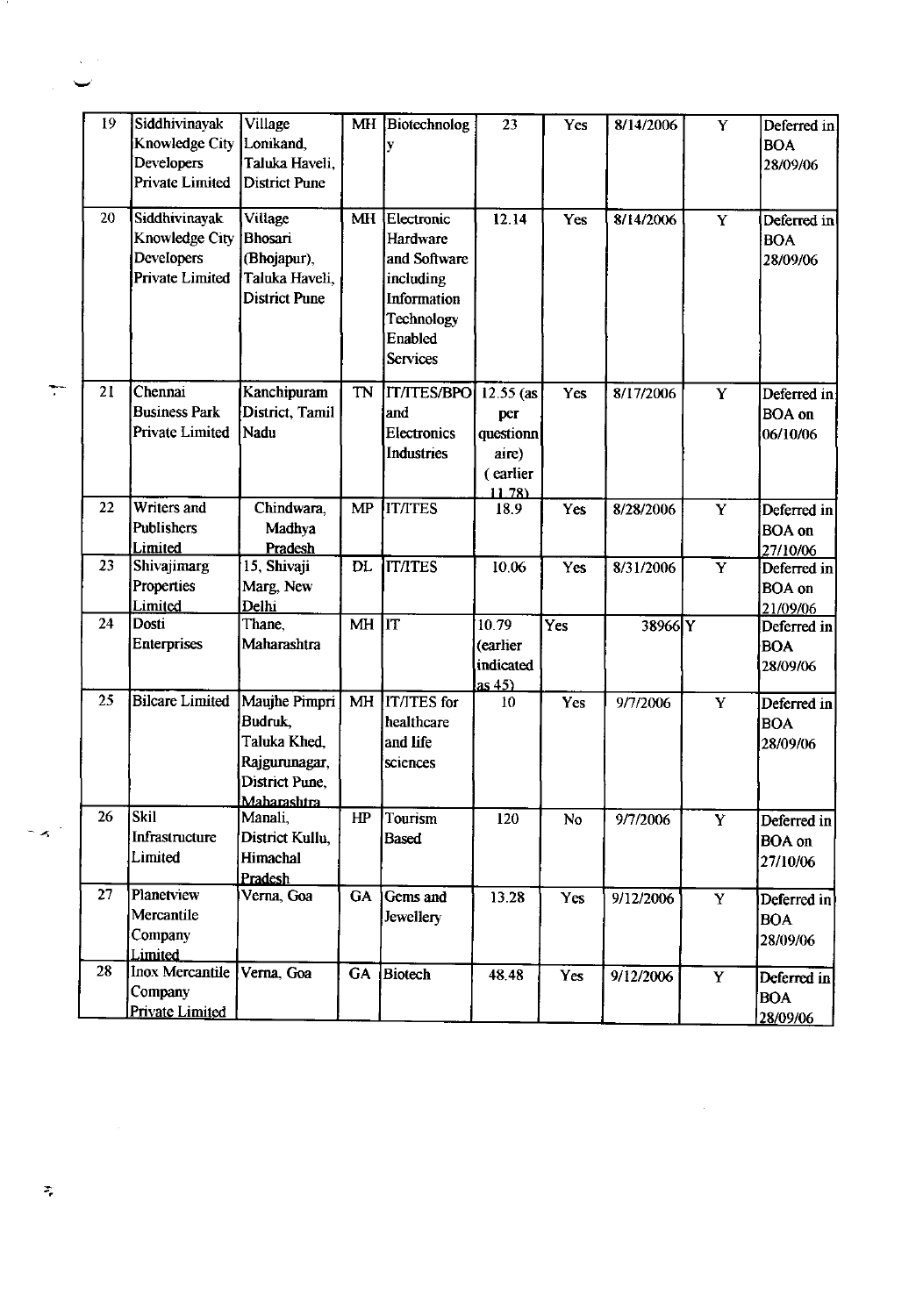|           | 29 | Shivganga Real                   | Sargasan            | <b>GJ</b>       | <b>IT/ITES</b> | 52.6063 | <b>Yes</b> | 9/13/2006 | Y                       | Deferred in   |
|-----------|----|----------------------------------|---------------------|-----------------|----------------|---------|------------|-----------|-------------------------|---------------|
|           |    | <b>Estate Holders</b>            | (Sarkhej -          |                 |                |         |            |           |                         | <b>BOA</b> on |
|           |    | <b>Private Limited</b>           | Gandhinagar         |                 |                |         |            |           |                         | 27/10/06      |
|           |    |                                  | Highway),           |                 |                |         |            |           |                         |               |
|           |    |                                  | Taluka              |                 |                |         |            |           |                         |               |
|           |    |                                  | Gandhinagar,        |                 |                |         |            |           |                         |               |
|           |    |                                  | District            |                 |                |         |            |           |                         |               |
|           |    |                                  | Gandhinagar,        |                 |                |         |            |           |                         |               |
|           |    |                                  | Guiarat             |                 |                |         |            |           |                         |               |
|           | 30 | <b>City Gold Realty Sanathal</b> |                     | <b>GJ</b>       | <b>IT/ITES</b> | 10.7236 | Yes        | 9/13/2006 | $\overline{Y}$          | Deferred in   |
|           |    | Private Limited                  | (Sarkhej -          |                 |                |         |            |           |                         | <b>BOA</b> on |
|           |    |                                  | Bavla               |                 |                |         |            |           |                         | 27/10/06      |
|           |    |                                  | Highway),           |                 |                |         |            |           |                         |               |
|           |    |                                  | <b>Taluka</b>       |                 |                |         |            |           |                         |               |
| $\sim 17$ |    |                                  | Sanand,             |                 |                |         |            |           |                         |               |
|           |    |                                  | District            |                 |                |         |            |           |                         |               |
|           |    |                                  | Ahmedabad,          |                 |                |         |            |           |                         |               |
|           |    |                                  | <b>Guiarat</b>      |                 |                |         |            |           |                         |               |
|           | 31 | Shipra Estate                    | <b>Gautam Budh</b>  | $\overline{UP}$ | Multi product  | 2023.5  | <b>No</b>  | 9/19/2006 |                         | Deferred in   |
|           |    | Limited                          | Nagar, Distt.       |                 |                |         |            |           |                         | <b>BOA</b> on |
|           |    |                                  | Aligarh, UP         |                 |                |         |            |           | Y                       | 27/10/06      |
|           | 32 | Adani                            | Dantali Village     | GJ              | <b>IT/ITES</b> | 20      | Yes        | 9/19/2006 | Y                       | Deferred in   |
|           |    | Townships &                      | on SG               |                 |                |         |            |           |                         | <b>BOA</b> on |
|           |    | Real Estate                      | Highway,            |                 |                |         |            |           |                         | 27/10/06      |
|           |    | Company                          | Ahmedabad           |                 |                |         |            |           |                         |               |
|           |    | Private Limited Guiarat          |                     |                 |                |         |            |           |                         |               |
|           | 33 | Gujarat                          | Biotech Park,       | <b>GJ</b>       | <b>Biotech</b> | 14.73   | Yes        | 9/20/2006 | Y                       | New           |
|           |    | Industrial                       | Savli GIDC          |                 |                |         |            |           |                         |               |
|           |    | Development                      | Estate, Village     |                 |                |         |            |           |                         |               |
|           |    | Corporation                      | Manjusar,           |                 |                |         |            |           |                         |               |
|           |    |                                  | District            |                 |                |         |            |           |                         |               |
|           |    |                                  | Vadodara,           |                 |                |         |            |           |                         |               |
|           |    |                                  | <b>Guiarat</b>      |                 |                |         |            |           |                         |               |
|           | 34 | Purvanchal                       | Pargana &           | <b>UP</b>       | <b>Textile</b> | 208.03  | <b>No</b>  | 9/22/2006 | $\overline{\mathbf{Y}}$ | <b>New</b>    |
|           |    | Special                          | <b>Tehsil</b>       |                 |                |         |            |           |                         |               |
|           |    | Economic Zone Bhadohi,           |                     |                 |                |         |            |           |                         |               |
|           |    | and Textile Park District Sant   |                     |                 |                |         |            |           |                         |               |
| ×.        |    | Ltd.                             | Ravi Das            |                 |                |         |            |           |                         |               |
|           |    |                                  | Nagar               |                 |                |         |            |           |                         |               |
|           |    |                                  |                     |                 |                |         |            |           |                         |               |
|           |    |                                  | (Bhadohi),          |                 |                |         |            |           |                         |               |
|           |    |                                  | Varanasi, Uttar     |                 |                |         |            |           |                         |               |
|           | 35 | Shirpur Gold                     | Pradech<br>Shirpur, | <b>MH</b>       | Gems and       |         |            |           |                         |               |
|           |    | Refinery                         | District            |                 |                | 12.9796 | Yes        | 9/22/2006 | Y                       | <b>New</b>    |
|           |    | Limited                          |                     |                 | Jewellery      |         |            |           |                         |               |
|           |    |                                  | Dhulia,             |                 |                |         |            |           |                         |               |
|           |    |                                  | Maharashtra         |                 |                |         |            |           |                         |               |

 $\langle \cdot, \cdot \rangle$  .  $\mathcal{L} \rightarrow \mathbf{S}$ 

 $\pi$  :

 $\sim$   $\lambda$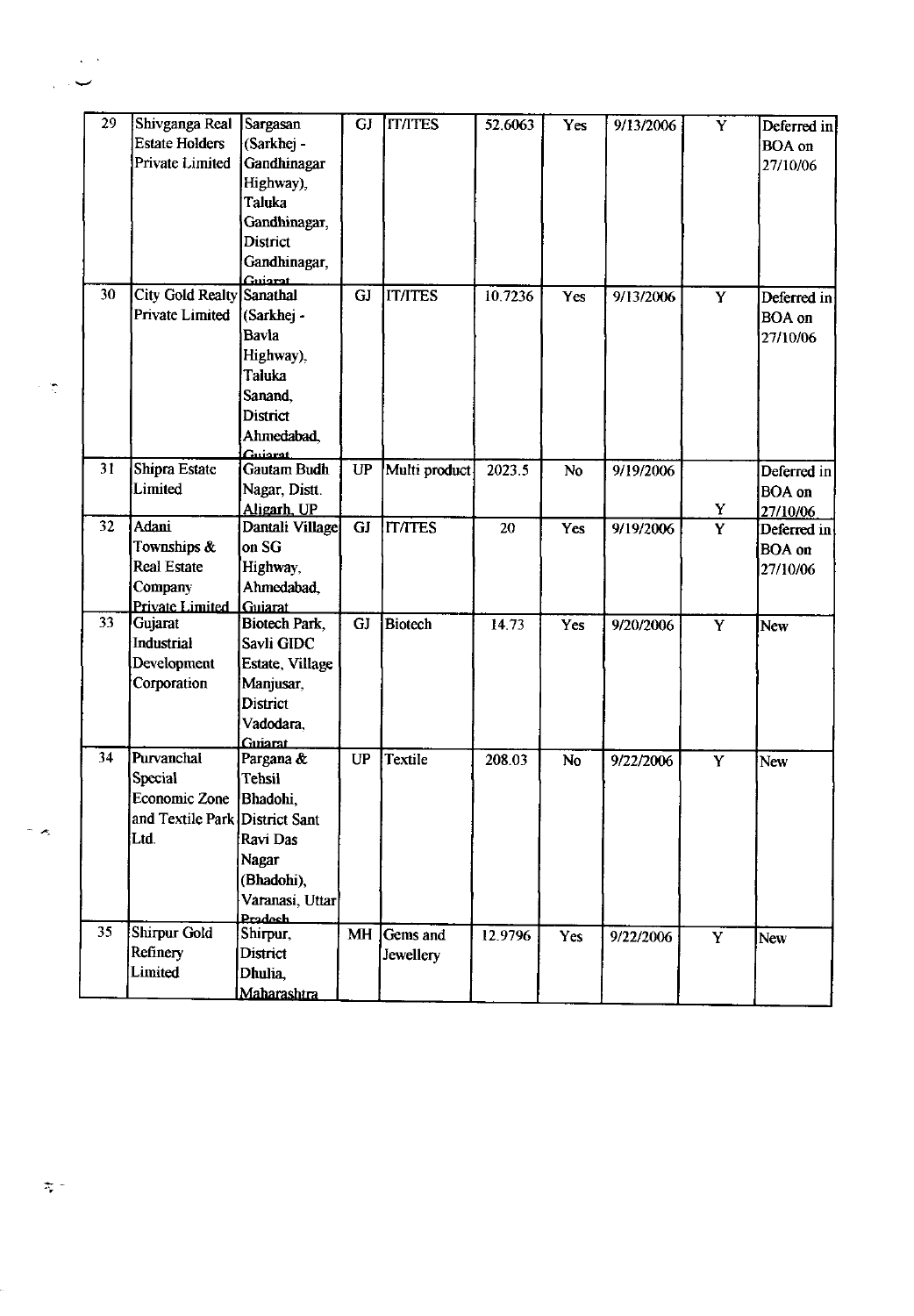| 36 | Societyfor<br>Innovative    | Neemrana,<br>District Alwar. | RJ        | Multi<br><b>Services</b> | 323.89 | No         | 9/24/2006 | Y | New        |
|----|-----------------------------|------------------------------|-----------|--------------------------|--------|------------|-----------|---|------------|
|    | <b>Education</b> and        |                              |           |                          |        |            |           |   |            |
|    |                             | Rajasthan                    |           |                          |        |            |           |   |            |
|    | Development                 |                              |           |                          |        |            |           |   |            |
|    | ('EMPI' Vittal              |                              |           |                          |        |            |           |   |            |
|    | Centre<br><b>INNOPOLIS)</b> |                              |           |                          |        |            |           |   |            |
| 37 | <b>Uttar Pradesh</b>        | Kanpur, Uttar                | UP        | Textile                  | 103.72 | Yes        | 9/25/2006 | Y | New        |
|    | State Indistrial            | Pradesh                      |           |                          |        |            |           |   |            |
|    | Development                 |                              |           |                          |        |            |           |   |            |
|    | Corporation                 |                              |           |                          |        |            |           |   |            |
|    | (UPSIDC)                    |                              |           |                          |        |            |           |   |            |
| 38 | <b>Uttar Pradesh</b>        | Kanpur, Uttar                | <b>UP</b> | Leather                  | 103.85 | <b>Yes</b> | 9/25/2006 | Y | New        |
|    | <b>State Indistrial</b>     | Pradesh                      |           |                          |        |            |           |   |            |
|    | Development                 |                              |           |                          |        |            |           |   |            |
|    | Corporation                 |                              |           |                          |        |            |           |   |            |
|    | (UPSIDC)                    |                              |           |                          |        |            |           |   |            |
| 39 | <b>Uttar Pradesh</b>        | Kanpur, Uttar                | <b>UP</b> | Engineering              | 102.75 | Yes        | 9/25/2006 | Y | <b>New</b> |
|    | <b>State Indistrial</b>     | Pradesh                      |           | goods                    |        |            |           |   |            |
|    | Development                 |                              |           |                          |        |            |           |   |            |
|    | Corporation                 |                              |           |                          |        |            |           |   |            |
|    | (UPSIDC)                    |                              |           |                          |        |            |           |   |            |
| 40 | <b>Uttar Pradesh</b>        | Bhadohi, Uttar               | UP        | Carpet and               | 103.96 | Yes        | 9/25/2006 | Y | New        |
|    | State Indistrial            | Pradesh                      |           | Handicraft               |        |            |           |   |            |
|    | Development                 |                              |           |                          |        |            |           |   |            |
|    | Corporation                 |                              |           |                          |        |            |           |   |            |
|    | (UPSIDC)                    |                              |           |                          |        |            |           |   |            |

 $\sim$   $\star$   $\prime$ 

 $\langle s \rangle$  .  $\ddotsc$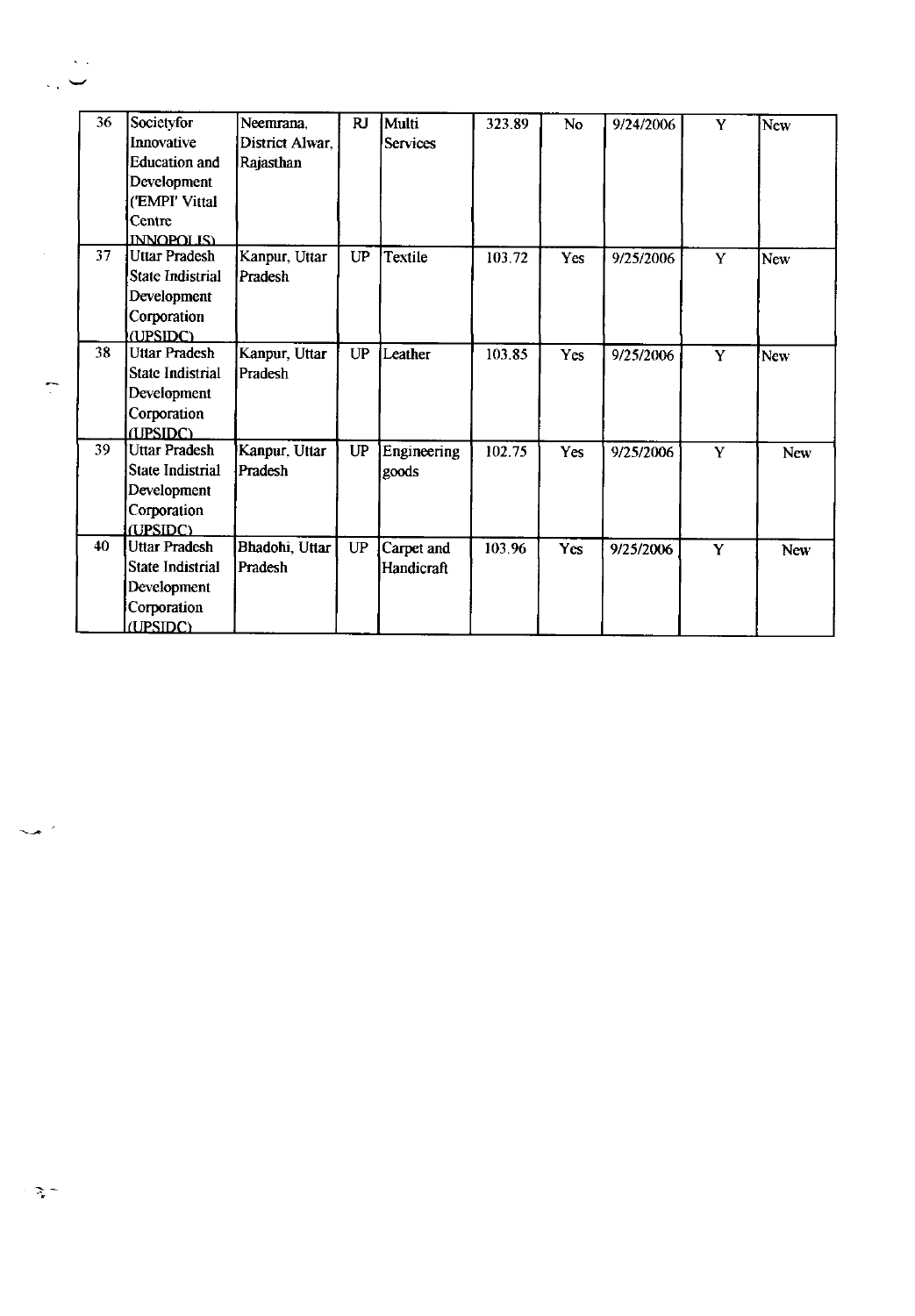#### No. F.2/1/2007-SEZ Government of India Ministry of Commerce and Industry **Department of Commerce** (SEZ Section)

Udyog Bhawan, New Delhi Dated the 4<sup>th</sup> May, 2007

#### **OFFICE MEMORANDUM**

Subject: Meeting of the Board of Approval of the Special Economic Zones (SEZs) scheduled to be held on 31st May, 2007 at 10.30 A.M.- Reg.

Kindly refer to this Department's Office Memorandum of even number dated 30th April 2007 forwarding therewith the main agenda for the meeting. Supplementary Agenda for the meeting is enclosed.

 $P\sqrt{\sqrt{\frac{1}{2}}(P.V.Sivaraman)}$ **Deputy Secretary** Tel: 2306 3648

To

τ

- 1. Central Board of Excise and Customs (Shri Devender Dutt, Member (Customs), Department of Revenue, North Block, New Delhi.(Fax: 23092628)
- 2. Central Board of Direct Taxes (Shri R.R. Singh, Member (IT)), Department of Revenue, North Block, New Delhi.(Fax: 23092071)
- 3. Ministry of Finance (Shri Rakesh Singh, Joint Secretary), Banking Division, Department of Economic Affairs. (Fax: 23367702/23360250)
- 4. Department of Industrial Policy and Promotion (Shri Gopal Krishna, Joint Secretary).
- 5. Ministry of Science and Technology (Dr. Laxman Prasad, Adviser & Head (TDT & NSTMIS), Technology Bhavan, Mehrauli Road, New Delhi. (Telefax: 26510686)
- 6. Additional Secretary and Development Commissioner (Small Scale Industry) (Shri Jawhar Sircar), Room No. 701, Nirman Bhavan, New Delhi. (Fax: 23062315)
- 7. Department of Information Technology (Shri M. Madhavan Nambiar, Additional Secretary), Electronics Niketan, 6, CGO Complex, New Delhi. (Fax: 24363101)
- 8. Ministry of Home Affairs (Shri L.C. Goyal, Joint Secretary), North Block, New Delhi. (Fax: 23093153)
- 9. Ministry of Defence (Shri Anand Misra, Joint Secretary (Coordination). (Fax: 23792043)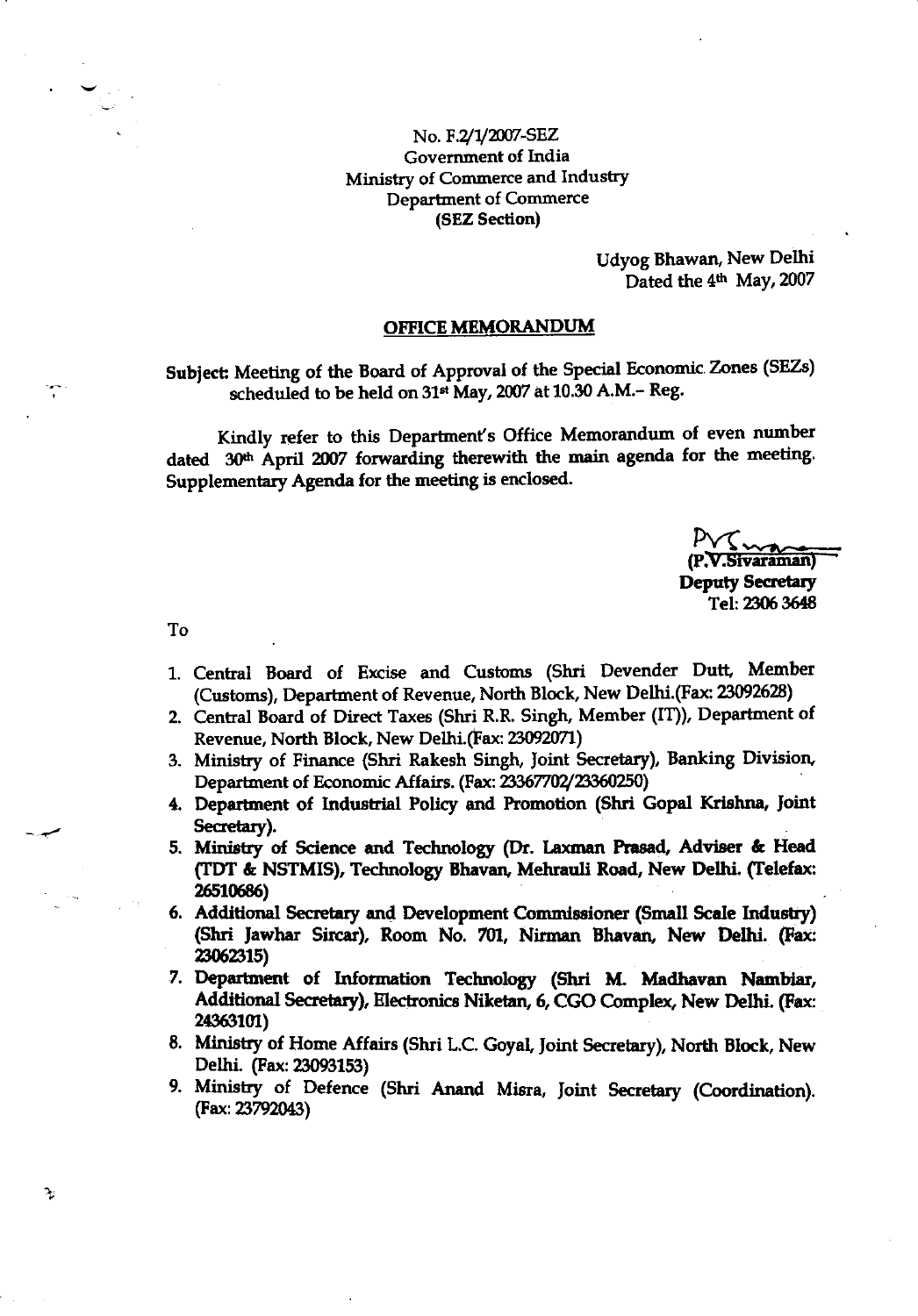- 10. Ministry of Environment and Forests (Shri J.M. Mauskar, Joint Secretary), Pariyavaran Bhavan, CGO Complex, New Delhi - 3. (Fax: 24364687)
- 11. Legislative Department (Shri S.R.Dalheta, Joint Secretary and Legislative Counsel, Room No. 430, A-Wing, Shastri Bhavan, New Delhi). (Fax: 23384832)
- 12. Ministry of Overseas Indian Affairs (Shri G. Gurucharan, Joint Secretary (FS), Akbar Bhawan, Chankyapuri, New Delhi. (Fax: 24674140)
- 13. Department of Urban Affairs, Town Country Planning Organisation, (Shri J.B.Kshirsagar, Chief Planner), Vikas Bhavan (E-Block), I.P. Estate, New Delhi. (Fax: 23073678/23379197)
- 14. Director General of Foreign Trade (Dr. C.L. Fernandez, DG), Department of Commerce, Udyog Bhavan, New Delhi.
- 15. Shri L.B. Singhal, Director General, Export Promotion for EOUs/SEZ Units, 705, Bhikaji Cama Bhavan, Bhikaji Cama Place, New Delhi - 110 066. (26165538).
- 16. Development Commissioner, Noida Special Economic Zone, Noida.
- 17. Development Commissioner, Kandla Special Economic Zone, Gandhidham.
- 18. Development Commissioner, Falta Special Economic Zone, Kolkata.
- 19. Development Commissioner, SEEPZ Special Economic Zone, Mumbai.
- 20. Development Commissioner, Madras Special Economic Zone, Chennai
- 2l. Development Commisaioner, Visakhapatnam Special Economic Zone Visakhapatnam
- 22. Development Commissioner, Cochin Special Economic Zone, Cochin
- 23. Development Commissioner, Indore Special Economic Zone, Madhya Pradesh.
- 24. Government of Maharashtra (Shri V.K. Jairath, Secretary) Industries, Energy and Labour Department Mantralaya, Mumbai - 400 032. (Fax: 022-22824446).
- 25. Government of Punjab (Shri S.C. Agganval, Industries Secretary), Udyog Bhawan, Sector- 17A, Chandigarh - 160 017.
- 26. Government of Tamil Nadu (Shri Shakthikanta Das, Secretary (Industries)), Fort St. George, Chennai - 600009 (Fax: 044-25670822).
- 27. Government of West Bengal (Shri Sabyasachi Sen, Principal Secretary (Commerce and Industries), Writers Building, Kolkata - 744010 (Fax: 033-22144371).
- 28. Government of Karnataka (Shri K.M.Shivakumar Principal Secretary), Commerce and Industries Department, Room No. 106, Vikasa Soudha, Bangalore - 560001 (Fax: 080-22259870)
- 29. Government of Haryana (Shri P.K. Chaudhury, Financial Commissioner and Principal Secretary), Department of Industries, Haryana Civil Secretariat, .<br>30 Chandigarh (Fax: 0172-2740526).
- 30. Government of Andhra Pradesh (Smt. D. Lakshmi Parthasarathy, Principal Secretary and Commissioner (Industries), A.P. Secretariat, Hyderabad -500022. (Fax: 040-23452985).
- 31. Govt. of Andhra Pradesh (Sri Shailendra Kumar Joshi, Secretary, Information Technology and Communications Department), 'D' Block, 3rd Floor, A.P.<br>Secretariat, Hyderabad - 500022. (Fax: 040-23450103)

र, '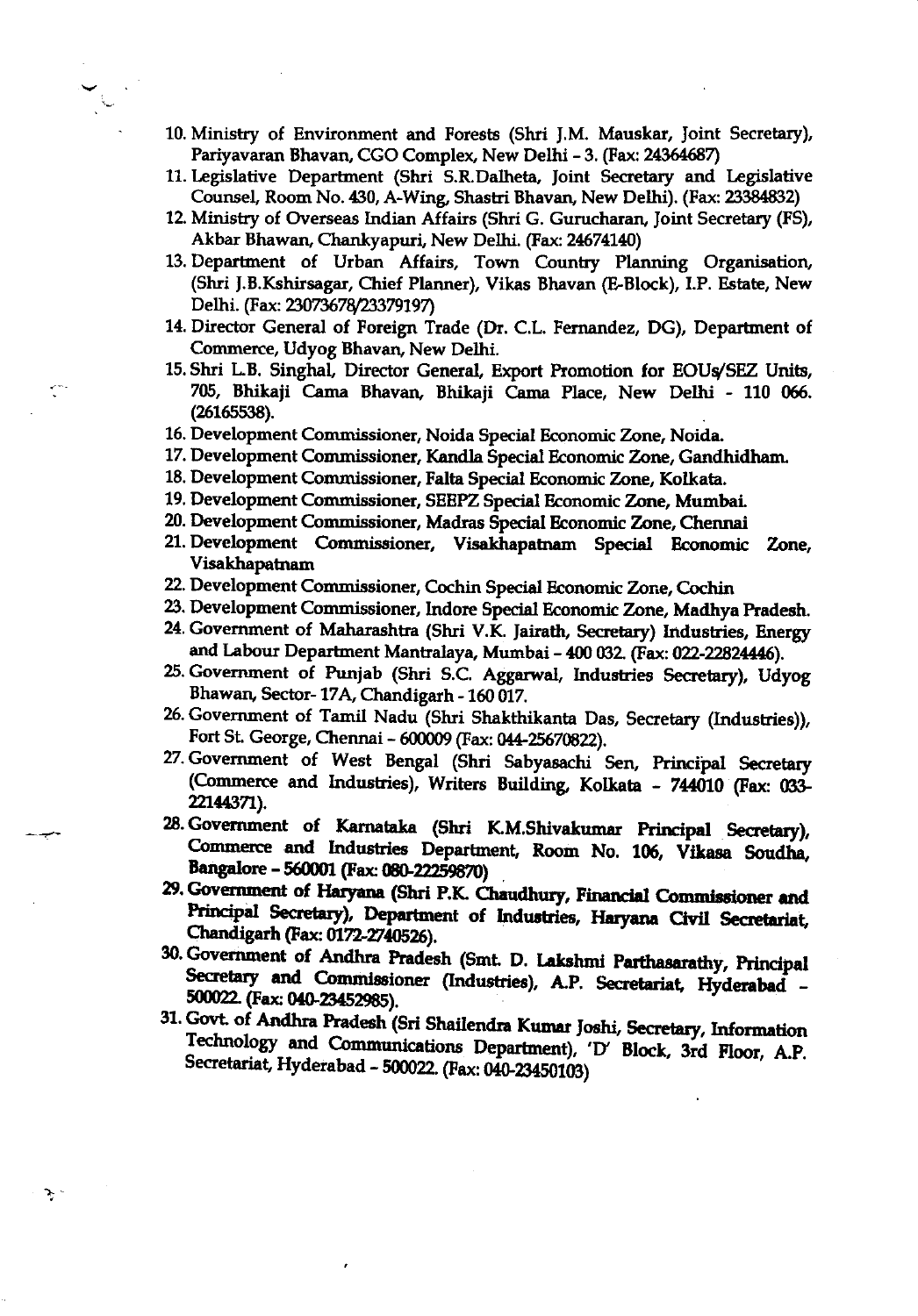- 32. Govemment of Gujarat (Dr. D. Rajagopalan, Principal Secretary, lndustries and Mines Department), Sardar Patel Bhawan, Block No. 5, 3rd Floor, Gandhinagar - 382010. (079-23250844)
- 33. Government of Rajasthan (Shri Ashok Sampatram, Principal Secretary (Industries)), Secretariat Campus, Bhagwan Das Road, laipur - 302005 (0141- 2227788)
- 34. Government of Uttar Pradesh (Shri Atul Kumar Gupta, Principal Secretary and lndustrial Development Commisaioner (Industries)), Lal Bahadur Shastri Bhawan, Lucknow - 226001 (Fax: 0522-2238255).
- 35. Government of NCT of Delhi (Shri S.C. Poddar, Secretary-cum-Commissioner (Industries)), 419 FIE, Udyog Sadan, Patparganaj Industrial Area, Delhi -110092 (Fax: 22157011)

Copy to PPS to CS/PS to JS(AM)/PS to Dir(YG).

٦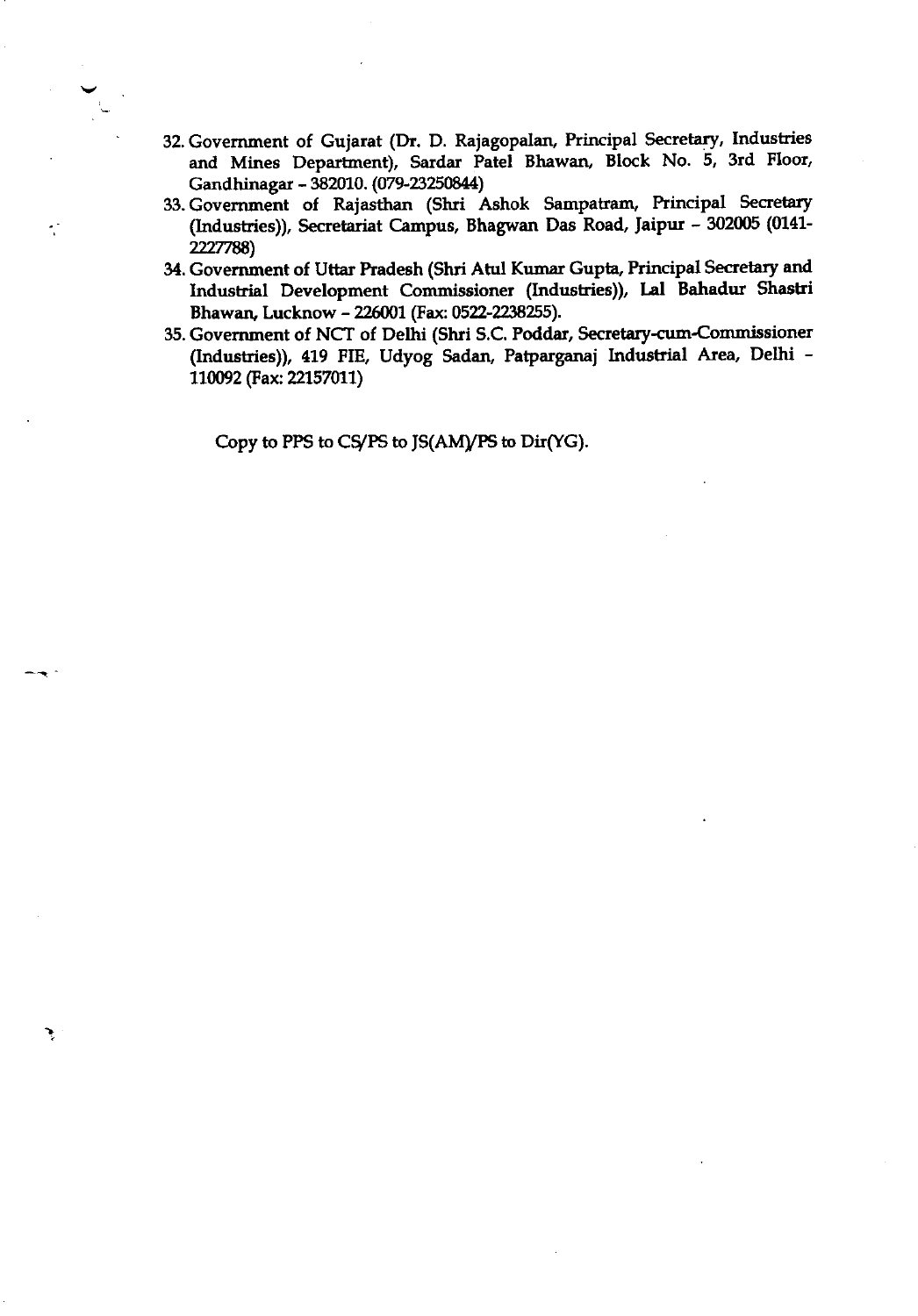# Supplementary agenda for the meeting of the Board of Approval to be held on 31<sup>st</sup> May, 2007

#### Item No. 1: Proposals for Co-developers

 $\gamma^{\prime}$ 

٦.

(a) Proposal for co-developers in the multi product SEZ to be developed by **NMSEZ Development Company (formerly CIDCO)** 

Approval was accorded to the proposal for development of an SEZ at Navi Mumbai, Maharashtra by City and Industrial Development Corporation of Maharashtra Limited (CIDCO) on 15<sup>th</sup> February, 2002 In December, 2005 a Special Purpose Vehicle, namely M/s. NMSEZ Development Company Private Limited was formed to implement the SEZ project. Accordingly, the developer was named as 'M/s. NMSEZ Development Company' instead of CIDCO. The developer applied for approval under the SEZ Rules in March, 2006. The proposal was considered in the BOA meeting held on 17.3.2006 and was deferred as it was noted that the developer had finalized lease deed for 450 hectares of land with CIDCO and additional would be leased to them by CIDCO only after commencement of operation of the SEZ over 450 hectares. The developer was advised to approach the Board after having the minimum prescribed area in their possession by way of ownership or lease.

Seven following companies have now applied for nomination as codeveloper in the SEZ proposed to be developed by NM SEZ Private Limited. The details of these companies along with the operations proposed to be carried by these co-developers are as follows:

#### $(i)$ Urban Infotech Solutions Private Limited as co-developer of NM **SEZ Private Limited**

The proposal is for seeking approval as co-developer for plan. establish, develop, provide, operate, manage, maintain, deal, on the business of information, Communication and Entertainment (ICE) services like internet, Hosting, ASP, MSP, E-Commerce, Cable, value added services and other like forms of ISP services.

#### Urban Water Supply Private Limited as co-developer of NM SEZ (ii) **Private Limited**

The proposal is for seeking approval as co-developer for undertaking the infrastructure related to abstraction, treatment,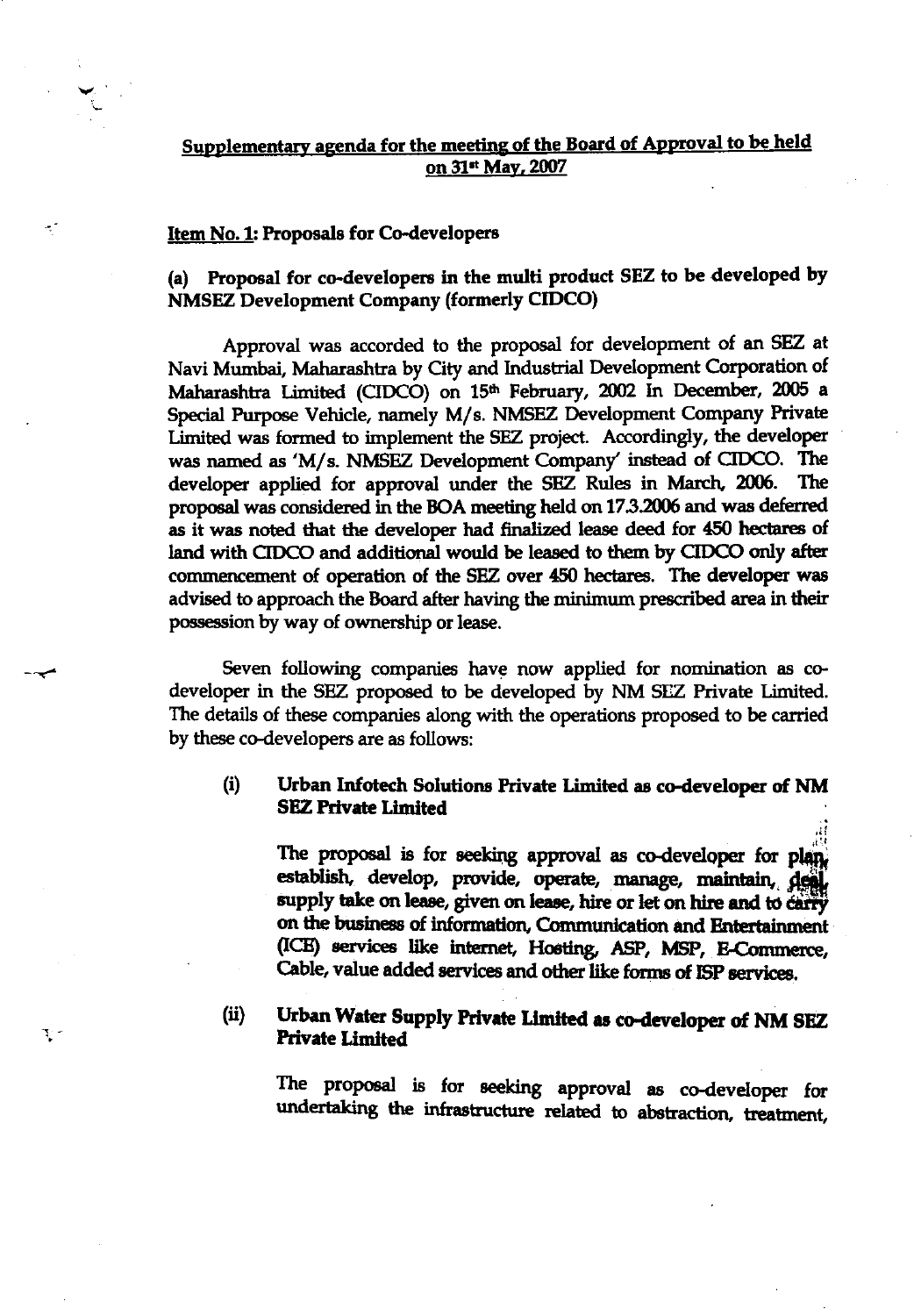$\tilde{\mathcal{A}}_1$ 

 $\sum_{\mathbf{k}}$ 

distribution, desalination, recycling, rain harvesting, creating water source, develop waste water system, sewerage, solid waste management and related infrastructure and all other activities incidental to water for the purpose of construction, fire fighting, portable, non-portable, industrial, domestic, landscaping, commercial, institutional usage.

#### $(iii)$ Urban Communications Infrastructure Private Limited as codeveloper of NM SEZ Private Limited

The proposal is for seeking approval as co-developer for creating/building, developing, maintaining, supplying, operating, managing, take and give on lease, hire or let on hire on the business infrastructure running 0f for telecommunication.  $\equiv$ telecommunication systems, telecommunication network and telecommunication services of all kinds including telex, wireless, telephony, data communication, telematics and other like form of communications, transmission, emission or reception facilities in connection with any mode of communication.

#### $(iv)$ Urban Energy Transmission Private Limited as co-developer of **NM SEZ Private Limited**

The proposal is for seeking approval as co-developer for undertaking the infrastructure related to operations and maintenance of facilities for transmission of all forms of energy/power and to establish, construct, operate, maintain and develop power transmission system, cable, wires, lines, etc.

#### Urban Energy Generation Private Limited as co-developer of NM  $(v)$ **SEZ Private Limited**

The proposal is for seeking approval as co-developer for undertaking the development of infrastructure related to setting up power plant (s) in the SEZ to generate, harness, develop, accumulate, supply electric, thermal and hydro energy or any other form of energy/ power from coal, gas, oil, hydrocarbons, sunlight, wind, tide or any other renewable energy source.

 $\overline{2}$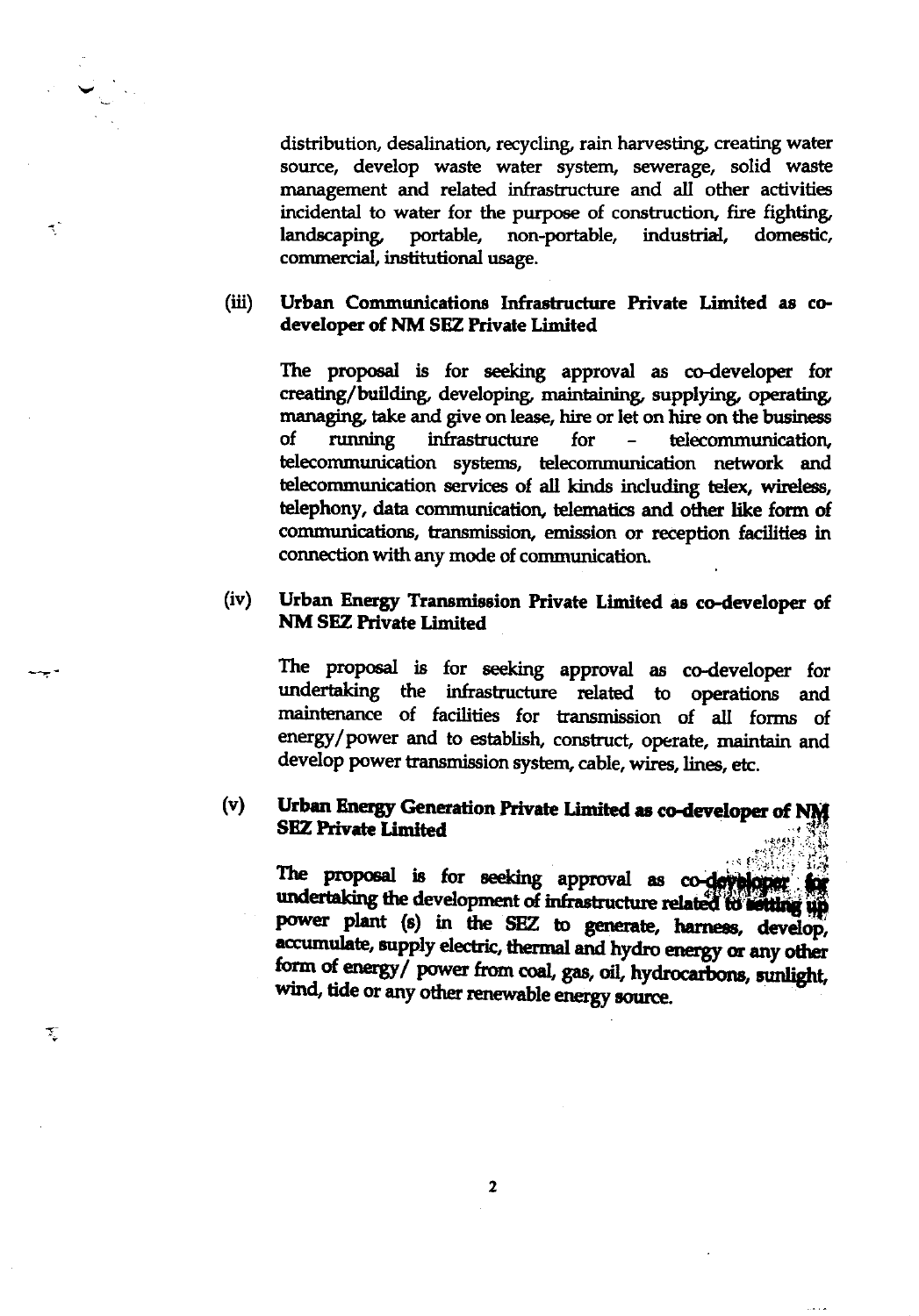#### Urban Infrastructure Constructions Private Limited as co- $(vi)$ developer of NM SEZ Private Limited

 $\blacktriangledown$ 

T.

The proposal is for seeking approval as co-developer for construction of infrastructure related to industrial parks, pre-built factories, international business center, commercial and residential buildings, schools, colleges, hospital, entertainment, sports, and recreation facilities etc. and other activities incidental to the development, operation and maintenance of SEZ.

#### Urban Energy Distribution Private Limited as co-developer of  $(vii)$ **NM SEZ Private Limited**

The proposal is for seeking approval as co-developer for undertaking the infrastructure related to operations and maintenance of facilities for distribution and supply of electric, thermal and hydro energy or any other form of energy/power and to establish, construct, operate, maintain and develop distribution system, cables wires, lines, etc.

#### Request of M/s. Emaar MGF Land Pvt. Ltd. as co-developer in the  $\mathbf{b}$ IT/ITES SEZ at Ranga Reddy District, Andhra Pradesh proposed to be developed by M/s. Emaar Hills Township Pvt. Ltd.

IT/ITES SEZ at Ranga Reddy District, Andhra Pradesh proposed to be developed by M/s. Emaar Hills Township Pvt. Ltd. has been notified on 10th April 2007, on an area of 10.33 hectares. M/s. Emaar MGF Land Pvt. Ltd. has submitted a proposal for co-developer in the said SEZ for building the required infrastructure. A copy of the development agreement between the developer and co-developer has been provided.

Item No. 2: Requests for change in name / transferring the approval granted earlier.

Request for change of name from "IREO Investment Holding III Ltd."  $\bf{u}$ to "GP Realtors Ltd."

Formal approval was given to M/s IREO Investment Holding III Ltd. for setting up of a SEZ for electronic hardware, IT/ITES sector at Behrampur and Balola in District Gurgaon, Haryana. The approval letter was issued on 14.11.2006. Now the developer has applied for re-issuance of formal approval in the name of 'G.P.Realtors Pvt. Ltd.' They have informed that G.P.Realtors is a 100% subsidiary of IREO Investment Holding III Ltd.

 $\overline{\mathbf{3}}$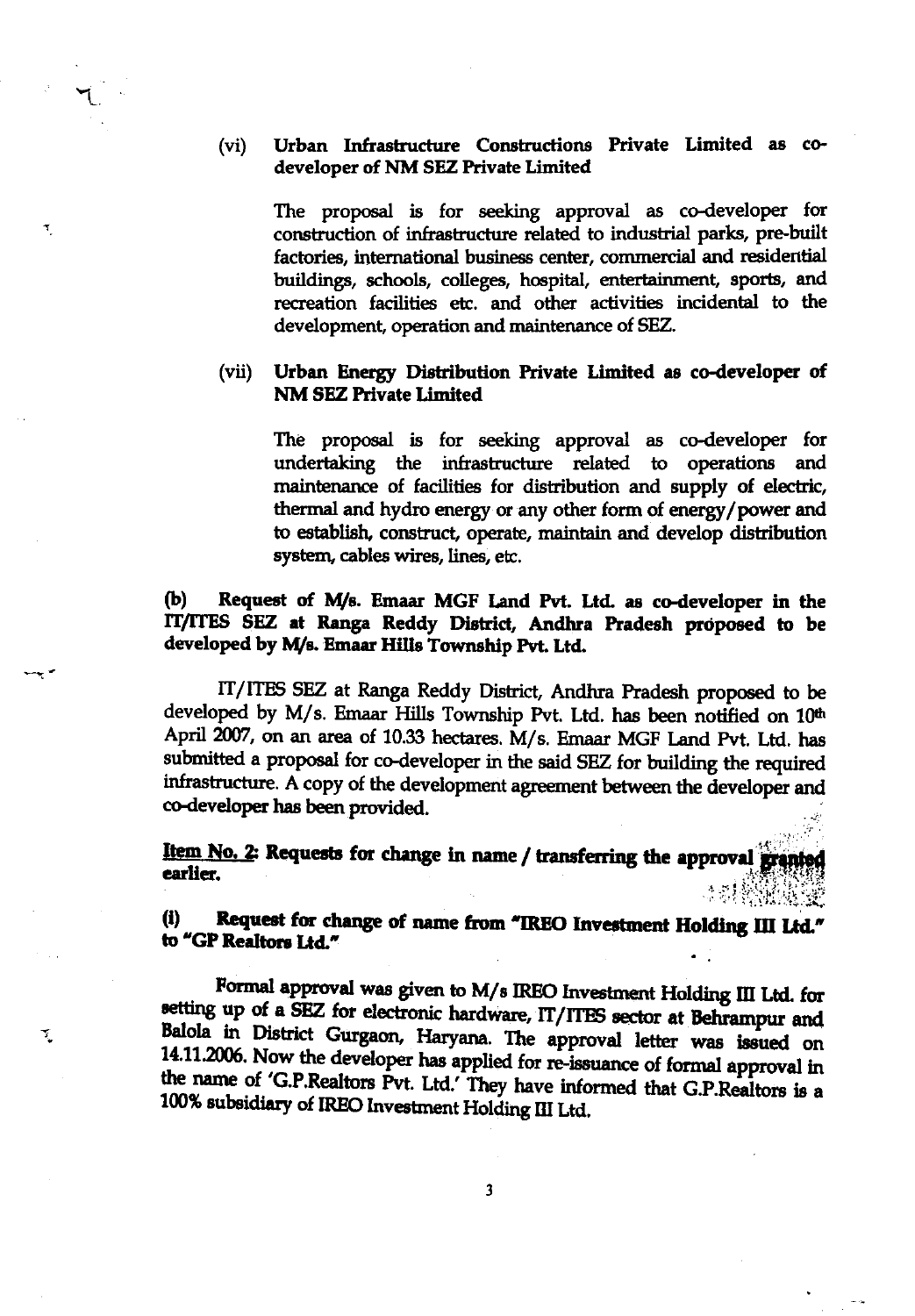# (ii) Request of change of Name of "Nuziveedu Seeds Pvt. Ltd." to "Zillion Estates PVt. Ltd."

 $\mathcal{V}_\mathrm{c}$ 

الترجيح

٦

Formal approval was given to M/s Nuziveedu Seeds Pvt. Ltd. for setting up of IT/ITES SEZ at Shotinganallur, Tambaram Taluk, Kancheepuram District, Tamil Nadu was considered in the BOA meeting held on 8.8.2006 and the Board decided to grant formal approval over an area of 17.32 hectares. The letter of formal approval was issued on 22.8.2006. Subsequently, the developer submitted a request to transfer the approval in the name of "M/s. Zillion Estates Pvt. Ltd." The same was approved on file and the matter is brought before BOA for information.

### (iii) Request of M/s Mahindra Gesco Developers Limited for transfer of formal approval to M/s Mahindra and Mahindra Limited.

Formal approval was granted to Mahindra Gesco Developers Limited for development of sector specific SEZ for biotechnology at Thane, Maharashtra. Approval letter was issued on 21.8.2006. The developer has requested that the formal approval granted to them may be transferred to M/s Mahindra and Mahindra Limited, their parent company. The land is stated to be owned by the M/s Mahindra and Mahindra Limited. The request of M/s Mahindra Gesco Developers Limited for transfer of formal approval to M/s Mahindra and Mahindra Limited, is submitted for consideration of the BoA.

## (iv) Request of M/s Reliance Industries Ltd. for extension of in-principle approval and Change the name of Developer

The proposal for setting up of a Multi-product SEZ at Gurgaon, Haryana by M/s Reliance Industries Ltd. was given in-principle approval in the BOA meeting held on 17.3.2006. The approval letter was issued on 31.3.2006. Now the developer has stated that they have signed a joint venture agreement with HSIIDC. The joint venture company is in the process of being incorporated. The next step of the project are to transfer the existing land by HSIIDC to the Joint venture company. They have requested to re-issue the in-principle approval letter to the name of M/s Reliance Haryana SEZ Ltd. and extension of validity of In-principle approval.

4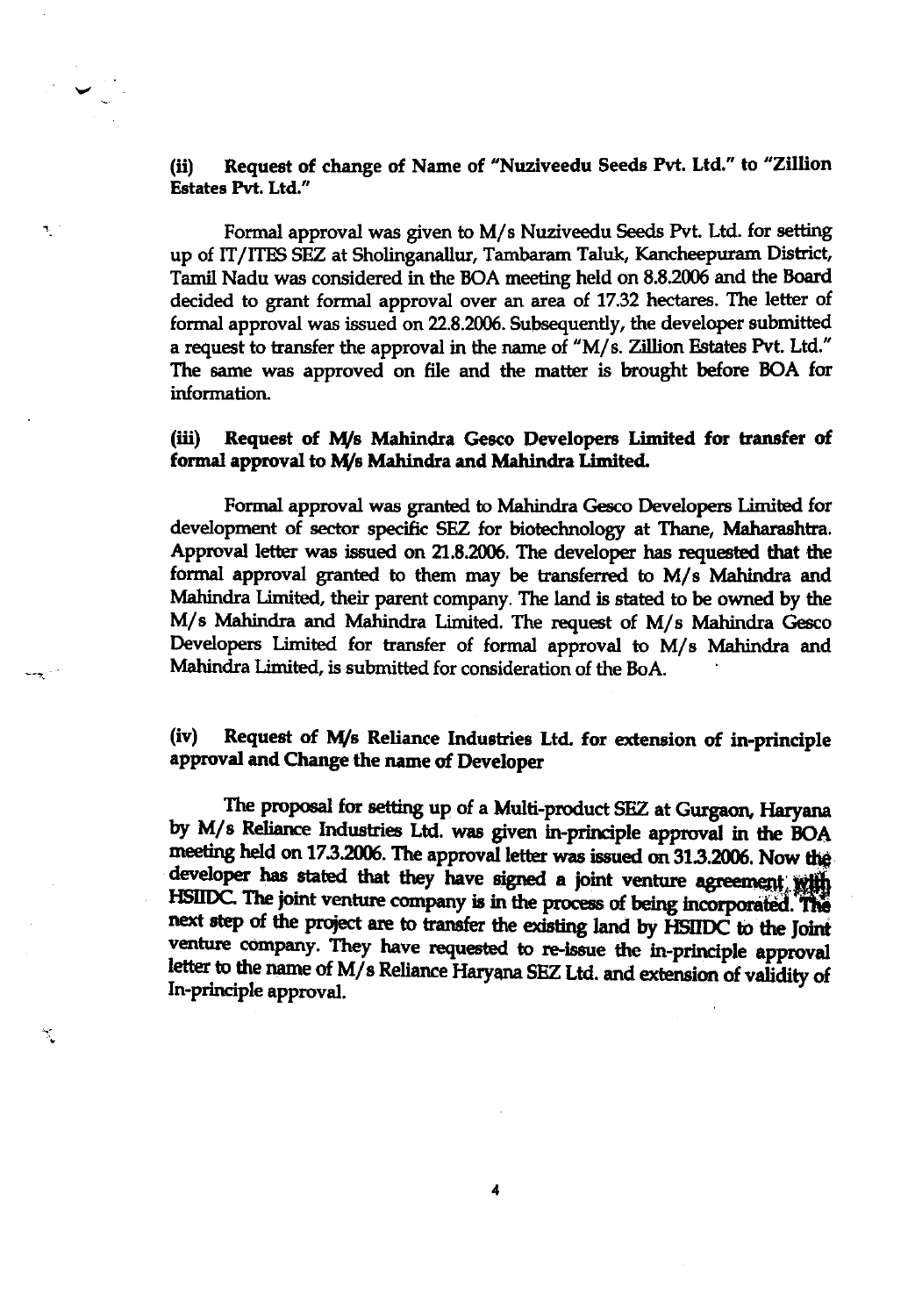#### Item No. 3: Requests for increasing the area of the SEZs

## (i) Request from M/s. Unitech Hi-tech Structures Limited for setting up of Sector Specific IT/ITES SEZ in Kolkata for increasing the area of the SEZ from 10.12 Hectares to 1957 Hectares

ln-Principle approval was granted for setting up of Sector Specific IT/ITES SEZ in Kolkata to Unitech Hi-tech Structures Limited. Approval letter was issued on 17th |anuary,2006. The developer has submitted a request for enhancing the area of the said IT Park by from 10.12 Hectares to 19.57 Hectares. The request of the developer is submitted for consideration.

## (ii) Request from M/s. Unitech Infra-con Limited for setting up of Sector Specific IT/ITES SEZ in Greater Noida for increasing the area of the SEZ from 16.75 hectares to 3025 hectarea and also for formal approval

In-Principle approval was granted for setting up of Sector Specific IT/ITES SEZ in Greater Noida to Unitech Infra-con Limited. Approval letter was issued on 16th January, 2006. The developer has informed that they wish to increase the area of the said IT Park from 16.76 hectares to 30.25 hectares. The request of the developer for increasing the area is submitted for consideration.

## (iii) Request of M/s. Unitech Haryana SEZ Limited for increasing area of their Multi-product SEZ in RAI-Sonepat Kundli Multifunctional corridor on NH-1.

Multi-product SEZ in RAI- Sonepat Kundli Multifunctional corridor on NH-1 for an area of 4000 hectares (Phase-I) proposed by M/s. Unitec Haryana SEZ Limited has been granted 'In-principle approval' on 3.4.2006. The developer has now requested for enhancement of the area by 4000 Hectares making it to 8000 Hectares. Land has already been earmarked by the Company.

# (iv) - Request of M/s. Mahindra World City (Jaipur) Ltd. for enhancement of area of 76.10 hectares of land and requested for formal approval for setting up of sector specific SEZ for IT/ITES. .i

 $, 42$ 

Formal approval has been granted to M/s. Mahindra World City (Jaipur)<br>Ltd. for setting up a sector-specific SEZ for IT/ITES sector for an area of 49 hectares. It is proposed to enhance the area up to 76.10 hectares for the purpose of notification.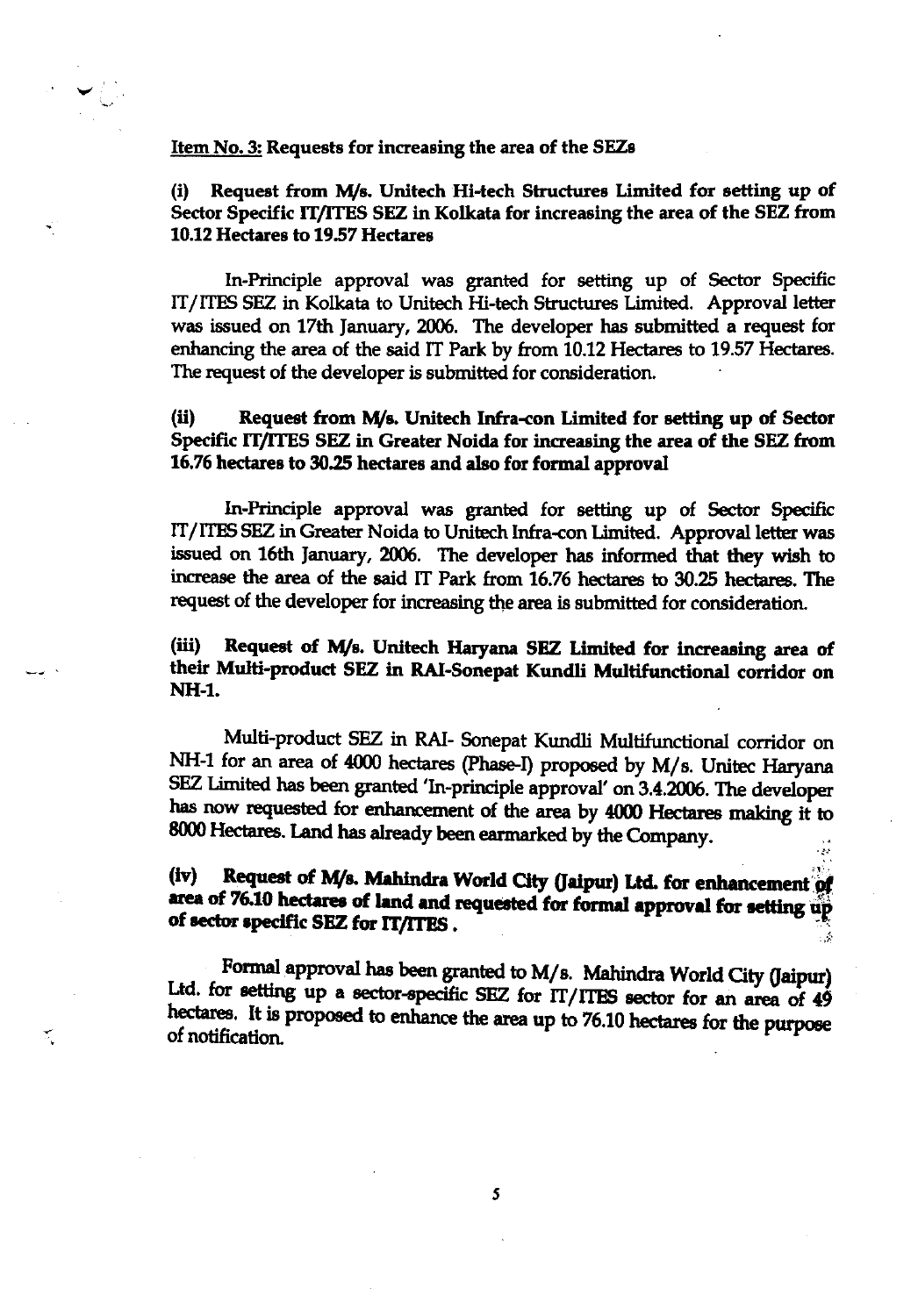## (v) Request of M/s Ganesh Housing Corporation Limited for increasing the area of the IT/ITES SEZ at Ahmedabad, Gujarat

Formal approval was granted to the IT/ITES SEZ at Ahmedabad, Gujarat by M/s Ganesh Infrastructure Private Limited over an area of 10.38 hectares. The developer has now submitted a request for increasing the area of the proposed SEZ by adding additional land of 10.73 hectares, thereby making a total area of 21.11 hectares. The developer has also submitted copies of the sale deed for additional extent of land. Request of the developer is submitted for consideration of the BoA.

# (vi) Request of M/s. Emaar Hills Township Pvt. Ltd. for increasing area of the existing notified IT/ITES SEZ at Ranga Reddy District, Andhra Pradesh

IT/ITES SEZ at Ranga Reddy District, Andhra Pradesh proposed to be developed by M/s. Emaar Hills Township Pvt. Ltd. has been notified on 10th April 2007, on an area of 10.33 hectares. The developer has submitted a proposal for increasing the area of the notified Zone by adding 3.14 hectares, thereby making total extent of land as 13.47 hectares. The request of the developer is submitted for consideration of the BoA.

# (vii) Request of M/s Delhi Metro Rail Corporation Ltd. for increasing area of the existing IT/ITES at Shashtri park, New Delhi

. Formal approval was given to M/s Delhi Metro Rail Corporation (DMRC) for setting up of IT SEZ at Shastri Park, Delhi over an area of 6 hectares in th BOA meeting held on 12.6.2006. The approval letter was issued on 27.6.2006. Now the developer has requested for extension of the area from 6 hectares to 12 hectares. The request of the developer is submitted for consideration of the BoA.

#### Item No. 4: Request of Free Trade WareHousing Private Limited for extension of time for approximately 3 months for FIWZ project in Haldia. , where  $\mathcal{C}_\mathbf{a}$

The In-principle approval was granted on 7th November, 2005.to set up a Free Trade Warehousing Zone in Haldia. The validity will expire on 6th November, 2006. The developer has informed that they have made payment towards 25% of the land premium. Haldia Development Authority has informed the developer that the land will be handed over in phases. The developer has now requested for extension of time for three months for completion of the project.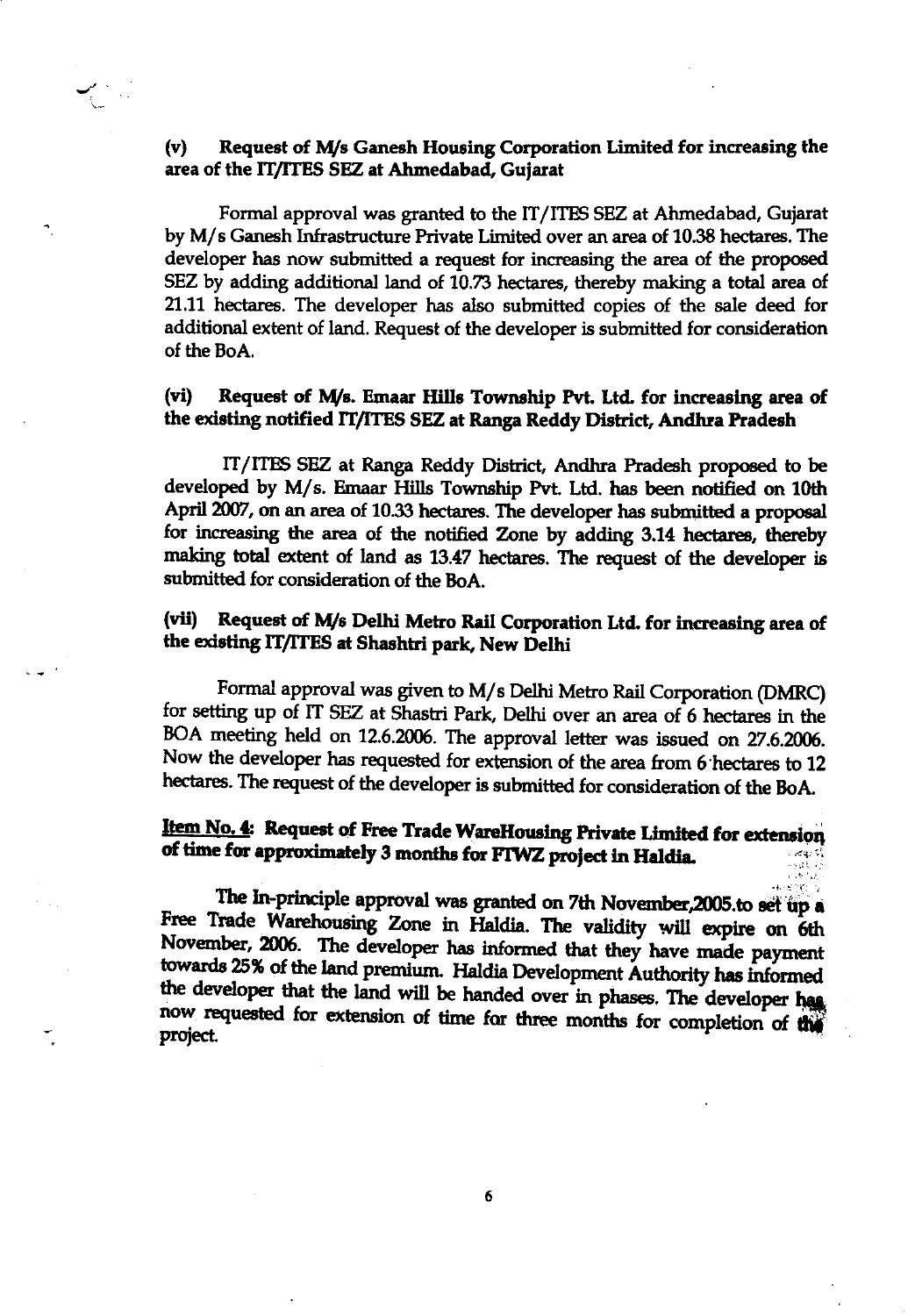## Item No. 5: Request of M/s. DLF Limited for extension of validity period of in-principle approval

M/s. DLF Universal Limited has been granted in-principle approval for setting up of for setting up of following SEZs in Punjab. The developer has submitted that due to the State Legislative Assembly Election in Punjab, land acquisition is taking some time. In view of this, the developer has submitted request for extension of the validity of the approval for a period of one year. Following are the details of approval:

| <b>Sl. No.</b> | Proposal                               | Date of issue of LOA |
|----------------|----------------------------------------|----------------------|
|                | SEZ for food processing in Amritsar    | 7.4.2006             |
| າ              | <b>SEZ</b> for FTWZ at Amritsar        | 4.4.2006             |
| 3              | SEZ for engineering sector at Amritsar | 7.4.2006             |
| 4              | <b>SEZ</b> for textile at Amritsar     | 7.4.2006             |
| 5              | SEZ for multi product in Ludhiana      | 7.4.2006             |

Item No. 6: Extension of validity of In-principal approval and Relocation of Palwal SEZ from the originally selected site to the new site by M/s **D.S.Constructions Ltd.** 

In-principle approval was given to M/s D.S.Constructions Ltd. for setting up of a Multi-product SEZ at Palwal, Haryana. The approval letter was issued on 4.4.2006. Now the developer has requested for the following:

- $(i)$ Permit re-location of the Palwal SEZ from the originally selected site to the new site as shown in the map.
- Extend the validity of "in-principle" approval by one year i.e. up to 3rd  $(ii)$ April, 2008.

# Item No. 7: Issue regarding land acquisition in Karnataka

্

Government of Karnataka has raised the certain issues on possession of land by the SEZ developers arising out of the decision regarding not granting in principle approval to the IT/ITES SEZs.

The Land Reforms Act in Karnataka does not permit an SEZ developer to purchase agricultural land from the land owners as a non agriculturist cannot purchase or hold agricultural land, as per the Act. The purchase of agri land is possible under exceptional circumstances, that too include a time consuming and cumbersome procedure. Therefore, the SEZ developer may use another option of entering into an agreement with the landowners and then use KIADB to acquire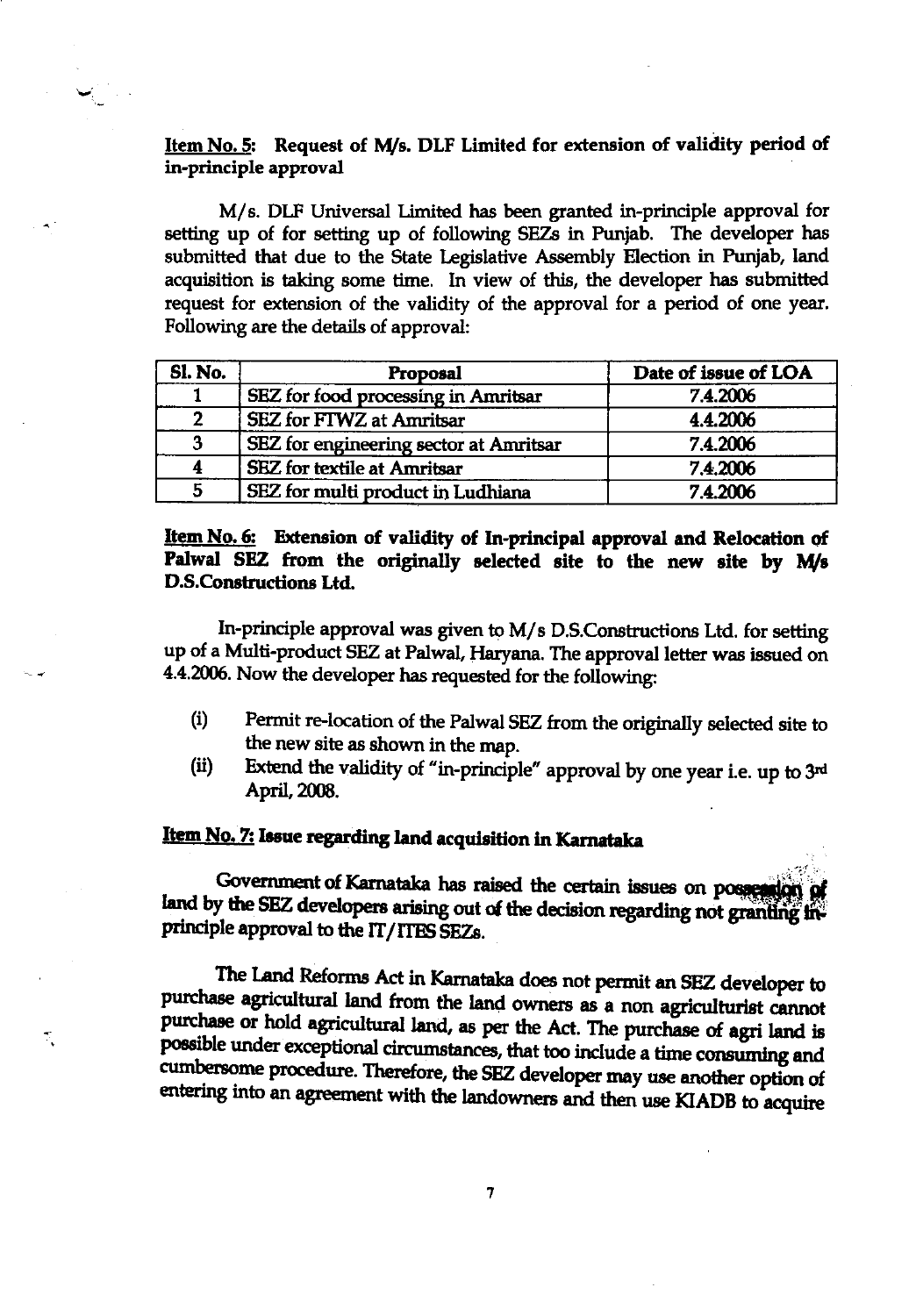land for and on behalf of them and transferring the same to the developer, a procedure which takes around six months.

Keeping in view the above problem, Government of Karnataka has requested consider granting of In-principle approval to IT/ITES SEZ and then converting it to the formal approval after completing the above process whereby developer takes possession of the land.

# Item No. 8: Proposal for setting up of an SEZ for building products as Ranga Reddy District, Andhra Pradesh by M/s. APIIC

The above mentioned proposal was considered in the meeting of the Board of Approval held on 10.10.2006 and was granted in-principle approval. While granting approval, the Board noted that there was no clarity in the scope of SEZ, which was mentioned as building products. Board directed that before coming up for formal approval the developer will clarify what exactly will be product sector envisaged for the SEZ. A reference was made to the developer. The developer has clarified that the product sector includes 'manufacture of natural and compound stone products for use in the construction of structures for domestic and commercial use'. This is submitted for information of the Board.

# Item No. 9: Setting up of sector specific SEZ for IT/ITES at New Delhi by M/s Shivajimarg Properties Limited

The above proposal was listed for ratification in the meeting of the BoA on 21<sup>st</sup> September 2006 and was deferred on account of land possession issue. The developer has now submitted the following:

- DLF Commercial Developers Limited (group company of DLF Limited) i) bought 100% of shares of Shivajimarg Properties Limited for SIEL
- Shivajimarg Properties Limited is in possession of land. ii)
- All dues has been paid and parties have given "No Due Certificate". iii)
- Land has been mutated in the name of MCD Records in favour of iv) Shivajimarg Properties Limited.
- No Litigation or outstanding exists on the land.  $\mathbf{v})$

The developer has now requested for formal approval.

٦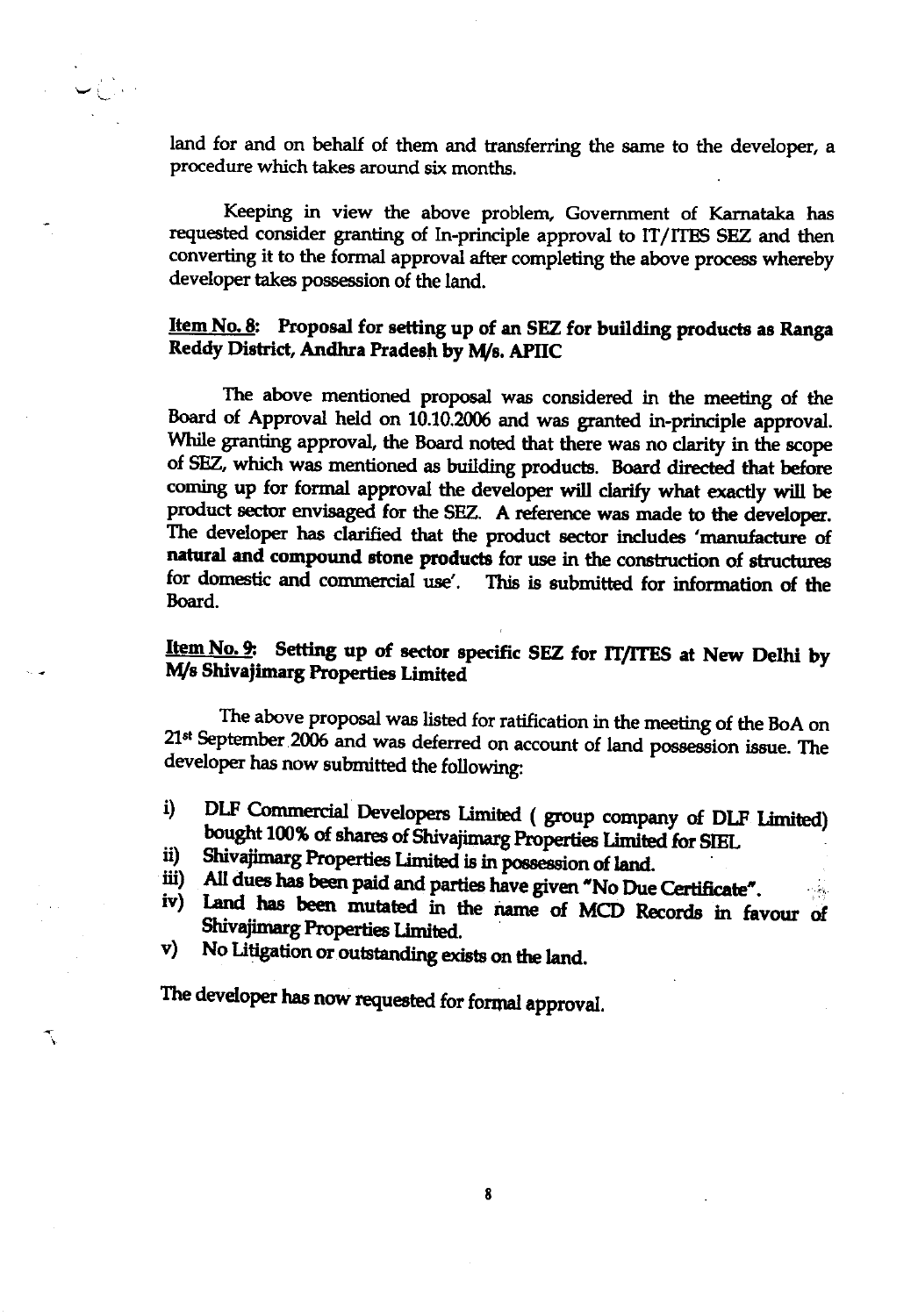Item No. 10: Request of M/s Pooja Scrap Industries for inclusion of additional products for re-cycling and export

In the BOA meeting held on 17.04.2006 objections were raised by Department of Revenue on certain issues pertaining to the minutes of the BOA meeting held on 24.01.2006 have been discussed. As part of it the case of M/s. Pooja Scrap Industries has been discussed under Pont No. 8.50 and the DOR's suggestion considered by BOA and deferred the case and directed the DC to suggest safeguards against clearance of the reconditioned goods in the domestic tariff area.

As per the directions of the BOA, the conditional permission granted to the unit has been cancelled. In this connection, M/s. Pooja Scrap Industries has submitted the following for consideration:

The unit has stated that they have been granted approval for re-1. cycling of Ferrous and non-ferrous scrap on 15.12.1997 and thereafter they have been importing ferrous and non-ferrous scrap and segregating it in to different metals and exporting and selling in DTA in terms of policy provisions. They have also been issued permission for manufacture of plastic agglomerate out of the waste plastic generated in the process of recycling of metal scrap.

As part of the approved activity the unit has actually submitted  $2.$ proposal for approval for import of used CPUs as the import of used CPUs is in restricted list. The unit would like to import used CPUs for recycling purpose but not for reconditioning and re-engineering purpose. The imported used CPUs will be dismantled by the unit for extraction of metal components. 80% of the CPU is M.S.Iron. The unit wanted to extract this metal and mix with other M.S.Scrap generated from other imported metal scrap as part of the permitted activity and export and sell in DTA in terms of policy provisions. Wherever the parts i.e. chips are repairable and reconditionable the same will be repaired and reconditioned and exported. This is only 15%. The remaining 5% is plastic and the same will be mixed with the waste plastic generated out of the process of recycling for manufacture of plastic agglomerate for which permission has been already been obtained by the unit.

9

P,